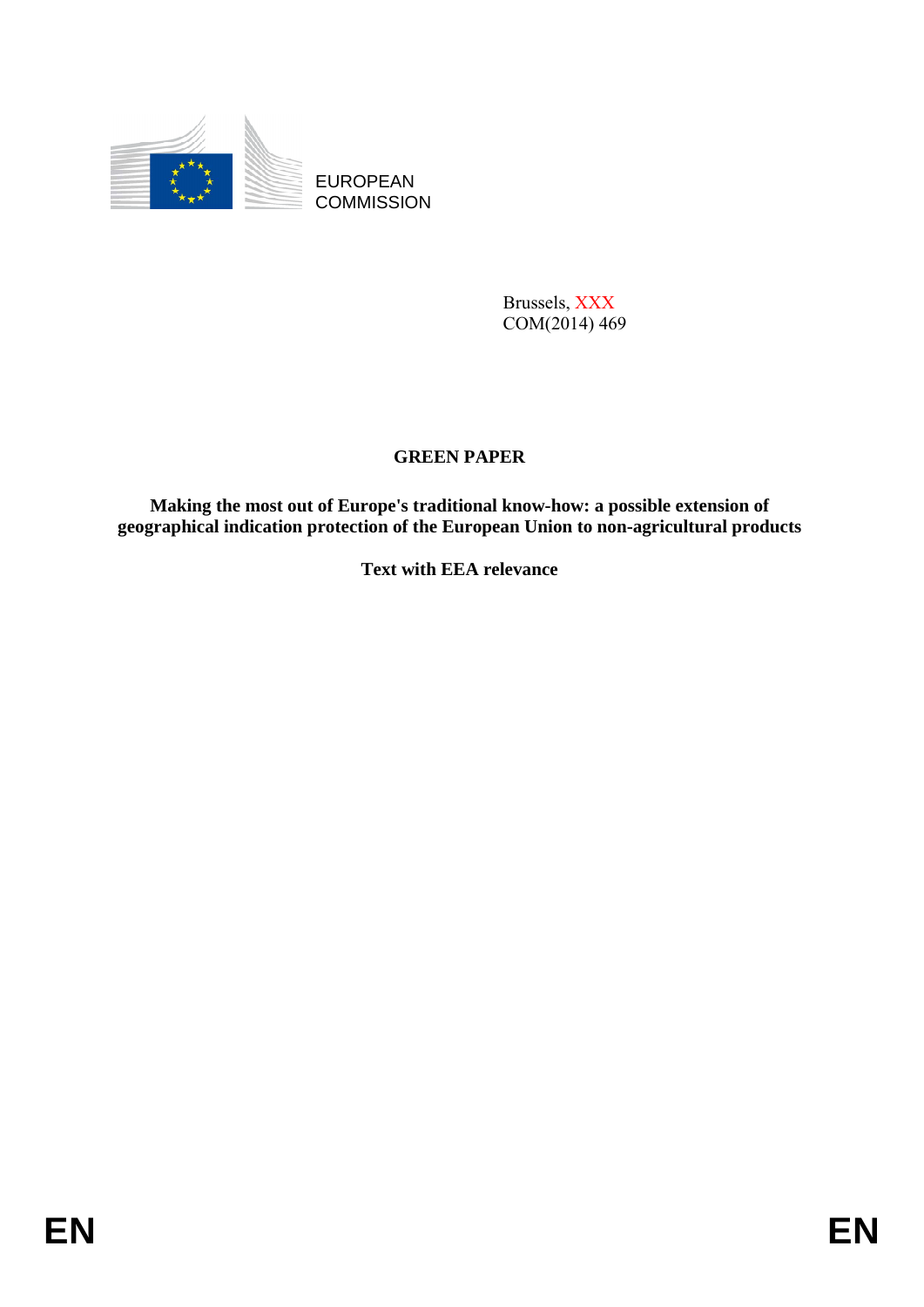# **GREEN PAPER**

**Making the most out of Europe's traditional know-how: a possible extension of geographical indication protection of the European Union to non-agricultural products** 

# **Table of Content**

| I — Making the most out of GIs: potential benefits from extending EU GI protection to non- |  |
|--------------------------------------------------------------------------------------------|--|
|                                                                                            |  |
|                                                                                            |  |
|                                                                                            |  |
|                                                                                            |  |
|                                                                                            |  |
|                                                                                            |  |
|                                                                                            |  |
| 2. Potential economic, social and cultural benefits of extending GI protection to non-     |  |
|                                                                                            |  |
|                                                                                            |  |
|                                                                                            |  |
| 2.4 Preserving and valuing European traditions, know-how, the diversity of cultural        |  |
| 3. Issues and challenges in making non-agricultural products potentially eligible for GI   |  |
|                                                                                            |  |
|                                                                                            |  |
|                                                                                            |  |
|                                                                                            |  |
|                                                                                            |  |
| 2. To what should GI protection be applied: a cross-cutting vs a sectoral approach? 15     |  |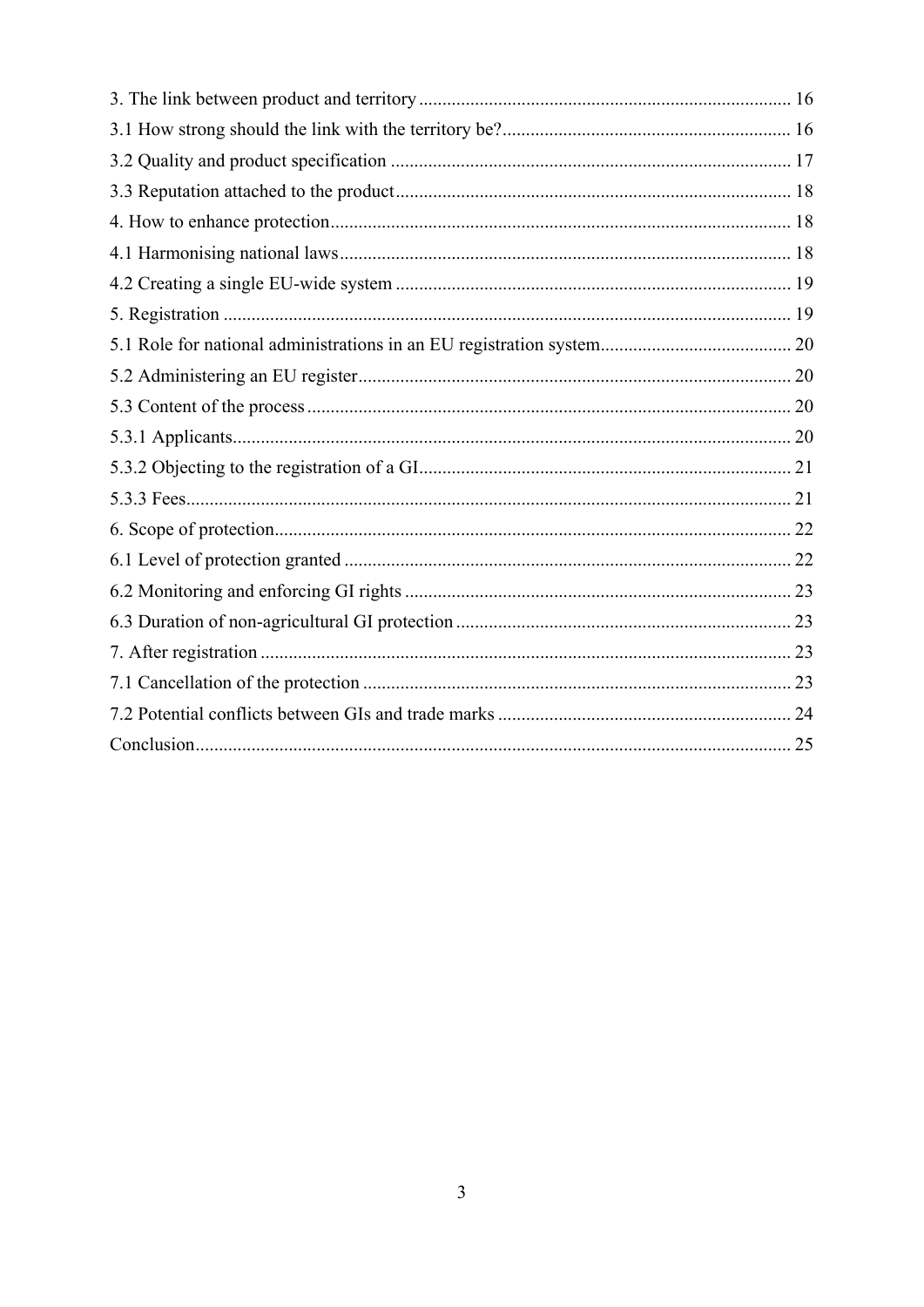### <span id="page-3-0"></span>**Introduction**

In today's globalised world, the range of products offered to the consumer is almost unlimited. To make an informed choice, consumers need to gather and compare information on the price and characteristics of an increasing number of goods. Price and basic features of a product may not be the sole deciding factors. Consumers also look for ways to identify authentic, original quality products, and expect that the quality and specific features advertised provide the qualities that they value, for which they are often willing to pay a premium.

To achieve this, the reputation and/or given quality features associated with products due to their particular origin may be crystallised in what is termed a 'geographical indication' characterising the product. Geographical indications (GIs) are indications that identify goods as originating in a country, region or locality where a particular quality, reputation or other characteristic of the product is essentially attributable to its geographical origin, for example Bordeaux (wine), Vetro di Murano (glass) or Prosciutto di Parma.

GIs are self-evidently relevant to agricultural products, foodstuff, wines and other alcoholic beverages, where their geographical origin is linked with qualities stemming either directly from the soil or climate (e.g. wines) or from a combination of natural factors and traditional processing methods applied in the region (e.g. Bayerisches Bier). However, the use of GIs is not limited to agricultural products. A GI may also highlight specific qualities of a product that are due to human factors found in the product's place of origin, such as specific manufacturing skills and traditions. This is the case, for instance, for handicrafts, which are generally handmade using local natural resources and usually embedded in the traditions of local communities.

The European Union (EU) is rich in such authentic, non-agricultural products, based on traditional knowledge and production methods, which are often rooted in the cultural and social heritage of a particular geographical location, e. g. Český křišťál (Bohemian crystal), Scottish tartans, Marmo di Carrara (marble) or Meissner Porzellan (porcelain). All these products form part of Europe's traditional knowledge and skills, and so are important to its cultural heritage and contribute to the cultural and creative economy. They also have a considerable economic potential, given the right conditions of their exploitation are met. Innovation and technological progress are instrumental in making the best out of local expertise and heritage.

The EU is bound by rules on protecting GIs under the agreement on trade related aspects of intellectual property rights (TRIPS), which applies to all 159 members of the World Trade Organisation (WTO), and covers both agricultural and non-agricultural products. In all WTO member countries, GIs have to be protected to avoid misleading the public as to the origin of goods and to prevent unfair competition. WTO members are allowed to use different legal instruments to achieve this. Some WTO members, including 14 EU Member States, have *sui generis* legislation on GI protection for non-agricultural products.

At EU level, unitary GI protection is currently provided for wines, spirit drinks, aromatised wines and for agricultural products and foodstuffs. There is currently no harmonisation or unitary GI protection in place for non-agricultural products at EU level. Instead, national legal instruments apply, resulting in varying levels of legal protection across Europe. Nonagricultural producers who wish to protect a GI throughout the EU need to ensure that they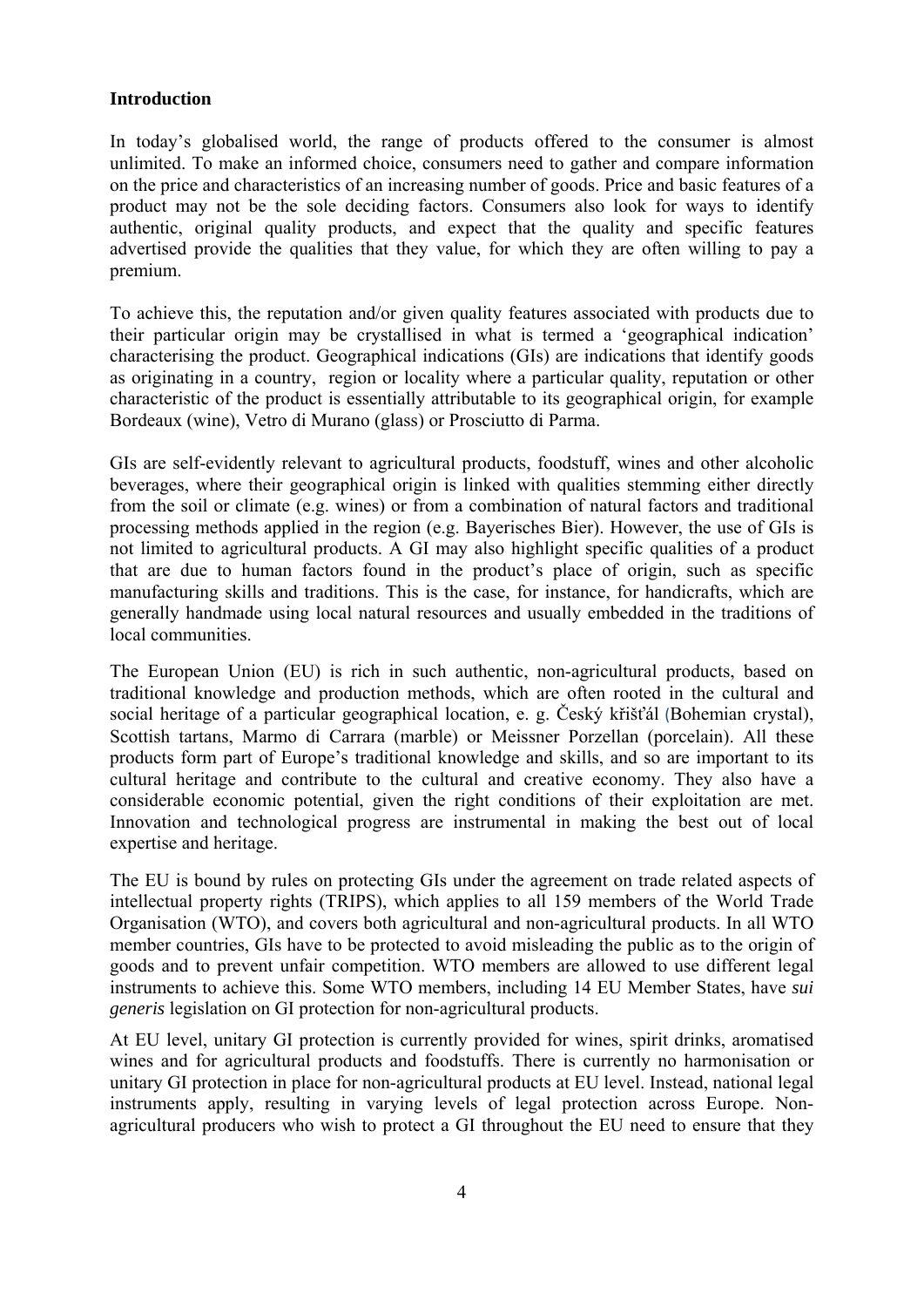have separate protection in each Member State, which does not seem to be in line with the objectives of the internal market.

The Commission identified the issue in its 2011 Communication *a single market for*  intellectual property rights<sup>1</sup> and proposed a thorough analysis of the existing legal framework for GI protection of non-agricultural products in the Member States, and its implications for the internal market.

The *study on geographical indications protection for non-agricultural products in the Internal Market* ('the Study') was commissioned to follow up on this in 2012. The Study, published by the Commission in March 2013, takes the view that existing legal instruments available for producers at national and at European level are insufficient. The Commission organised a public hearing on 22 April 2013 to discuss the results of the Study and provide a platform for a wide debate on the need for more efficient GI protection of non-agricultural products at EU level. Many of the stakeholders taking part supported the study's call for better GI protection of non-agricultural products at EU level.

In light of the results of the Study and the outcome of the public hearing, the Commission decided to pursue its analytical work through this Green Paper. It aims to consult with all stakeholders in the broadest possible manner on whether there is a need, in the EU, to increase GI protection for non-agricultural products, and if so what approach should be taken. All interested parties are invited to comment on the issues raised in this Green Paper, by responding to the specific questions listed. The Commission will take the results of this consultation into account when deciding whether further action is appropriate at EU level.

<sup>&</sup>lt;sup>1</sup> [http://ec.europa.eu/internal\\_market](http://ec.europa.eu/internal_market/copyright/docs/ipr_strategy/COM_2011_287_en.pdf)/copyright/docs/ipr\_strategy/COM\_2011\_287\_en.pdf.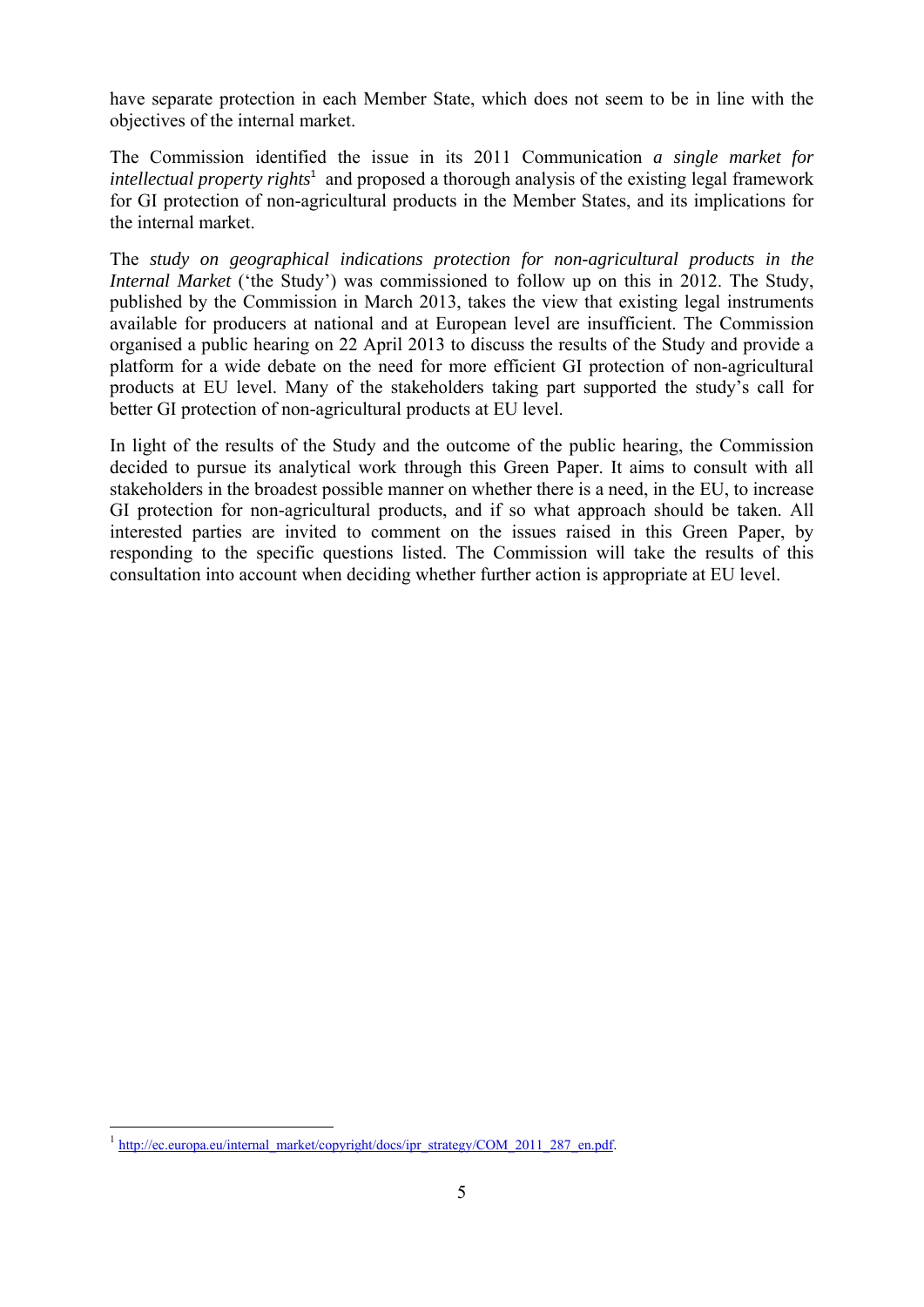# <span id="page-5-0"></span>**I — Making the most out of GIs: potential benefits from extending EU GI protection to non-agricultural products**

# <span id="page-5-1"></span>**1. GIs in the EU: current state of play**

# <span id="page-5-2"></span>**1.1 What is a GI?**

A GI is a sign, usually a name, used on goods that have a specific geographical origin and possess qualities, characteristics or a reputation essentially attributable to that place of origin. Typically, a geographical indication includes or consists of the name of the place of origin of the goods. This name can be collectively used by all enterprises from the given area which manufacture a given product in a prescribed way. Champagne and Prosciutto di Parma are examples of some world-famous GIs.

The purpose of protecting a GI as an intellectual property right is to ensure fair competition for producers and to provide the consumer with reliable information on the place and /or method of production and the quality of the product.<sup>2</sup> The protection GIs give is instrumental in preserving traditional and high-quality products and the know-how and jobs relating to them. Protecting GIs therefore supports small and medium-sized businesses and manufacturers (SMEs). GIs emphasise the relationship between human activity, culture, land and resources, and help to protect intangible assets such as reputation and quality standards.

GI protection is also an incentive for investing in new technologies and innovation to protect the high quality of the products while maintaining competitiveness.

GIs have special features that distinguish them from other intellectual property rights: they are generally not the property of one single entity, as is usually the case for trade marks or patents. GIs belong to a whole community, that is, to all producers whose products originate in the defined geographical area and comply with the specifications set out for the GI.

# <span id="page-5-3"></span>**1.2 The legal framework for GI protection**

## <span id="page-5-4"></span>**1.2.1 International legal framework**

**.** 

A number of treaties administered by the World International Property Organisation (WIPO) provide for the protection of GIs, most notably the 1883 Paris Convention for the Protection of Industrial Property,<sup>3</sup> and the Lisbon Agreement for the Protection of Appellations of Origin and Their International Registration.<sup>4</sup> In addition, Articles 22 to 24 of the TRIPS agreement deal with the international protection of geographical indications within the WTO.<sup>5</sup>

 $2$  As with any other products, those bearing a GI name have to comply with the existing EU system of 'essential requirements' and product safety requirements which ensure the proper functioning of the internal market, safety of products for individuals and protection of certain other public interests, e.g. protection of environment or energy efficiency.<br><sup>3</sup> The Paris Convention refers generally to 'indications of source' and 'appellations of orig

property, but does not define these concepts. All Member States of the EU are parties to this Convention.<br><sup>4</sup> Ten Member States of the EU are parties to the Lisbon Agreement. Seven EU MS ratified it: Bulgaria, the Czech Re France, Hungary, Italy, Portugal and Slovakia. Three signed it but never ratified it: Spain, Greece and Romania.

<sup>&</sup>lt;sup>5</sup> Article 22 TRIPS sets out the definition of a GI and contains a general obligation for WTO members to provide protection against misleading use of a GI and against use constituting an act of unfair competition. It also requires parties to refuse or invalidate the registration of trademarks that contain or consist of a GI for goods that do not originate in the territory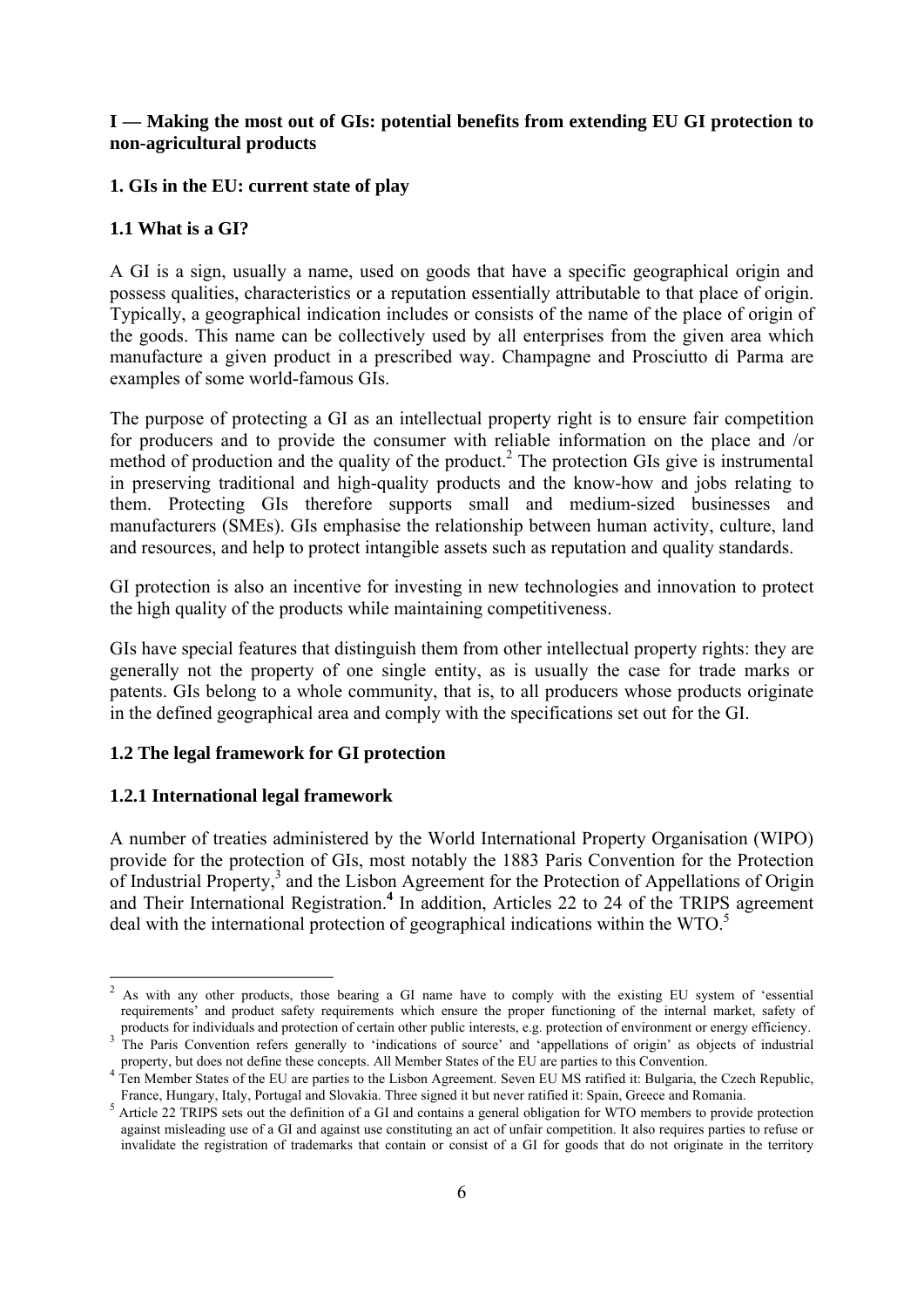These international agreements allow for GI protection to be granted to all product types, both agricultural and non-agricultural. They differ significantly, however, as to the definition, scope, related enforcement measures and other aspects of GI protection.

# <span id="page-6-0"></span>**1.2.2 The legal framework in the EU**

In Europe, GI protection is available for both agricultural and non-agricultural products. Agricultural products and foodstuffs (wines, spirits) can enjoy unitary protection granted exclusively at EU level. Non-agricultural GIs are protected only at national/regional level, through various national legal frameworks.

# <span id="page-6-1"></span>**1.2.2.1 Unitary protection at EU level limited to agricultural and food products**

At EU level, unitary GI protection has been established for wines (1970), spirits (1989), aromatised wines (1991) and other agricultural products and foodstuffs (1992). The main objective of these systems is to promote quality, variety and value in the food chain, preserve traditional know-how in the sector and stimulate diversification and employment in rural areas. Through these systems, protected names for the products covered enjoy far-reaching unitary protection throughout the EU, with just one application process. At the end of April 2014, 336 names of spirits, 1577 names of wines and 1184 names of foodstuff and agricultural products were registered at EU level. The estimated sales value for EU GIs in 2010 amounted to EUR 54.3 billion, including EUR 11.5 billion of export sales (15% of EU food and drink industry export).

The Court of Justice of the European Union has confirmed that a GI constitutes an intellectual property right.<sup>6</sup> The EU system for protecting them is exclusive and prevents Member States from running separate, parallel national or regional schemes (as in case with trade marks, for example).<sup>7</sup> National systems exist to regulate the first step of the application process for EU GI registration and to ensure their administrative enforcement (i.e. making official checks on compliance with the product specifications set by producers, and monitoring use of a GI in the market). $8$ 

The EU system of GI protection for agricultural products is generally considered a success story, as illustrated by a recent study commissioned by the European Commission.<sup>9</sup> It has brought tangible benefits for consumers and producers, such as detailed information and a quality guarantee for consumers, more stable profit margins for producers, improved visibility, often resulting from participation in trade fairs, access to new domestic and/or export markets, better access to promotion funds and investment aid for producers. GI protection also helps maintain local infrastructure and employment, especially in poorer areas, thus benefiting society as a whole.

1

indicated, if using the indication in the trademark for such goods might mislead the public as to the true place of origin. Article 23 TRIPS accords a higher level of protection to GIs for wines and spirits. Article 23(1) sets a standard of absolute protection which requires parties to prevent registration of a wines/spirits GI for wines or spirits that do not originate in the relevant geographical location, even if the true origin of the goods is also indicated or the geographical indication is used in translation or accompanied by expressions such as 'kind', 'type', 'style', 'imitation' or the like. GIs for wines and spirits

must be protected, even if misusing a GI name would not mislead consumers.<br><sup>6</sup> See C-3/91, Turrón de Jijona, para. 37, or Prosciutto di Parma, C-108/01, para 64. <sup>7</sup> See C-478/07 Budĕjovický Budvar, para. 114.

 $8$  See Case C-35/13, Felino, para. 28.

<sup>9</sup> The study on the *Value of production of agricultural products and foodstuffs, wines, aromatised wines and spirits protected by a geographical indication (GI)* is available unde[r http://ec.europa.eu/agriculture/external-studies/value-gi\\_en.htm.](http://ec.europa.eu/agriculture/external-studies/value-gi_en.htm)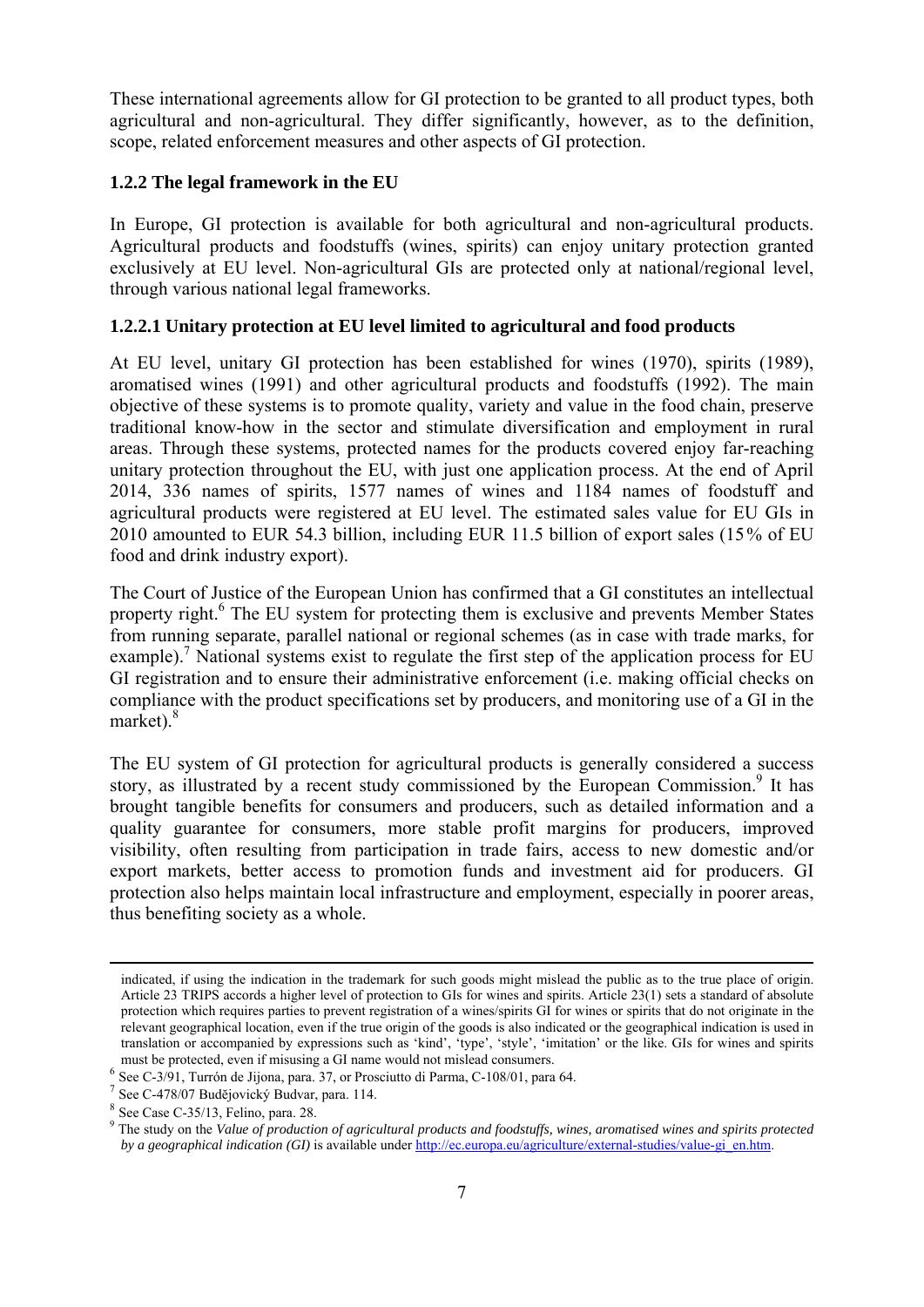## <span id="page-7-0"></span>**1.2.2.2 Differing national legal frameworks for non-agricultural products**

Member States' laws on protecting non-agricultural GIs have not yet been harmonised. The relevant national frameworks therefore vary significantly from one Member State to another. There are significant differences in definitions, registration procedures and cost, scope of protection, and enforcement means. As a result, non-agricultural GIs are subject to varying levels of protection, depending on their country of production, building on the basic protection set out in the TRIPS agreement.

In all the Member States, non-agricultural products are covered by laws on unfair competition or consumer deception. This is also the case for trade mark law, which may also provide a degree of protection. S*ui generis* systems providing GI protection to non-agricultural products are currently operating in 14 Member States.10 These laws take various forms, ranging from regional or national regulations on specific crafts (e.g. ceramics), to specific laws on a certain product (e.g. Solingen knives) or to regional or national laws that protect all non-agricultural GI products.<sup>11</sup>

### *Question:*

1. Do you see advantages or disadvantages in the currently diverse levels and means of GI protection for non-agricultural products in the different Member States of the EU? Please explain your response.

# <span id="page-7-1"></span>**2. Potential economic, social and cultural benefits of extending GI protection to nonagricultural products at EU level**

## <span id="page-7-2"></span>**2.1 The economic potential of non-agricultural GIs**

There seem to be two main potential benefits of a harmonised EU GI system for producers of non-agricultural products. Increasing the distinctiveness and attractiveness of their products thanks to guaranteeing quality and origin throughout the EU could boost sales<sup>12</sup> and there would be more effective and uniform EU-wide protection against losses caused by, counterfeiting and imitation.

GI protection may apply to all kinds of non-agricultural products and methods of production, from low- and medium-tech products, e.g. Český křišťál (Bohemian crystal), to more hightech ones. Recently, the Study estimated that direct and indirect employment in the nonagricultural GI sector in Europe provides up to  $4.08$  million jobs.<sup>13</sup> These jobs are

<sup>&</sup>lt;sup>10</sup> Belgium (Wallonia), Bulgaria, Czech Republic, Estonia, France, Germany, Hungary, Latvia, Poland, Portugal, Romania,

Slovakia, Slovenia, Spain (region of Murcia), see the Study, p. 30.<br><sup>11</sup> Study on geographical indication protection for non-agricultural products in the internal market, p. 29-73,<br>http://ec.europa.eu/internal market/indpr

<sup>&</sup>lt;sup>12</sup>Moreover, the GI status plays a significant role in allowing producers to start supplying large-scale retailers and to find new customers outside the areas where the products were traditionally known and appreciated by consumers. Additionally, as consumers in foreign markets see GIs as an additional guarantee of product quality, checked by an external body, a GI title helps producers to obtain access to new export markets. <sup>13</sup> The Study, p.133.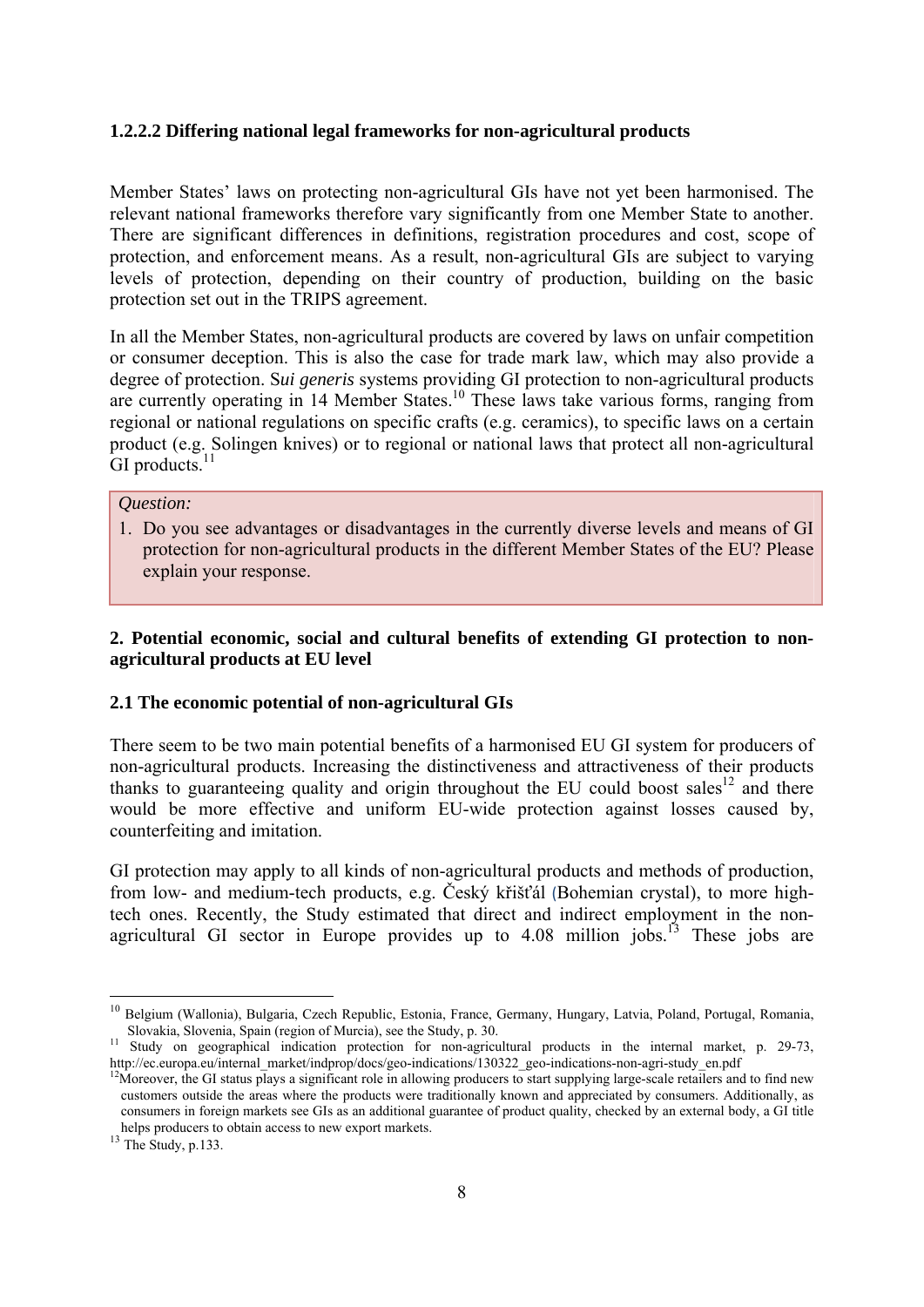predominantly in SMEs located in poorer regions.14 Two thirds of the regions from which non-agricultural GI products originate have a poverty rate or an unemployment rate above 20%.

Guaranteeing the reputation and/or quality of a non-agricultural product enjoying GI protection throughout the EU could help producers access promotion funds and investment aid from public authorities and facilitate better access to trade fairs. The chance to join an EUwide harmonised GI scheme could also improve collective organisation and management of the protected name by associations of producers.

A famous GI could also bring more publicity to the place or region of origin and provide multiplying effects for example in encouraging tourism,<sup>15</sup> trade fairs and cultural activities and, consequently, creating more job opportunities.<sup>16</sup>

Employment generated by a given product under a GI typically cannot be moved to other locations, due to its inherent links to a territory. From this perspective, improving the prosperity of certain regions by granting GI protection to non-agricultural products could help keep jobs and wealth in certain economically fragile areas.

# *Questions:*

1

- 2. Do you think that enhanced and harmonised EU GI protection for non-agricultural products, at EU level, could have positive economic effects in the internal market as set out above?
- 3. Do you see adverse effects such protection could have on the EU economy?

### <span id="page-8-0"></span>**2.2 Consumer benefits**

GIs enable consumers who pay attention to the geographical origin of products, are sensitive to the culture or tradition enshrined in them, or care about specific characteristics or quality present in the goods to make informed, safe choices, based on reliable information.<sup>17</sup> GIs aim to provide consumers with certainty that a product has a particular quality, characteristics, and/or reputation due to its particular place of origin, if this is something they value.

Official checks or monitoring mechanisms to ensure that products using a protected GI comply with the product specifications are a key feature of the current EU GI systems in the agricultural sector. GI protection is a tool to prevent fraudulent use of a GI name in the market place. It does not intend to limit the choice of products available to consumers, but instead reserves a specific denomination for use by goods that meet the product specifications and have a clear geographical link. It does not prevent other producers from marketing the same type of goods under a different name. In essence, GIs are designed to protect consumers from

<sup>&</sup>lt;sup>14</sup> source: European statistics on poverty and unemployment for NUTS 2 Region. This is the case for example with dentelles de Binche (lace –Belgium-) or louça de barro preto de Olho Marinho (Black Clay of Olho Marinho -Portugal).<br><sup>15</sup> e.g. The European Route of Ceramics (certified as « Cultural Route » of the Council of Europe since May 2012)

aims at improving the attractiveness of ceramic territories as sustainable tourism destinations.<br><sup>16</sup>See: *Geographical Indications, An introduction*, WIPO,<br>http://www.wipo.int/export/sites/www/freepublications/en/geograph

 $\frac{17}{17}$  According to a survey held by Eurobarometer (298) in 2008, 26% of consumers said they were interested in the country of origin of non-food products (not GIs as such),  $4<sup>th</sup>$  highest-ranked aspect after price, safety and brand.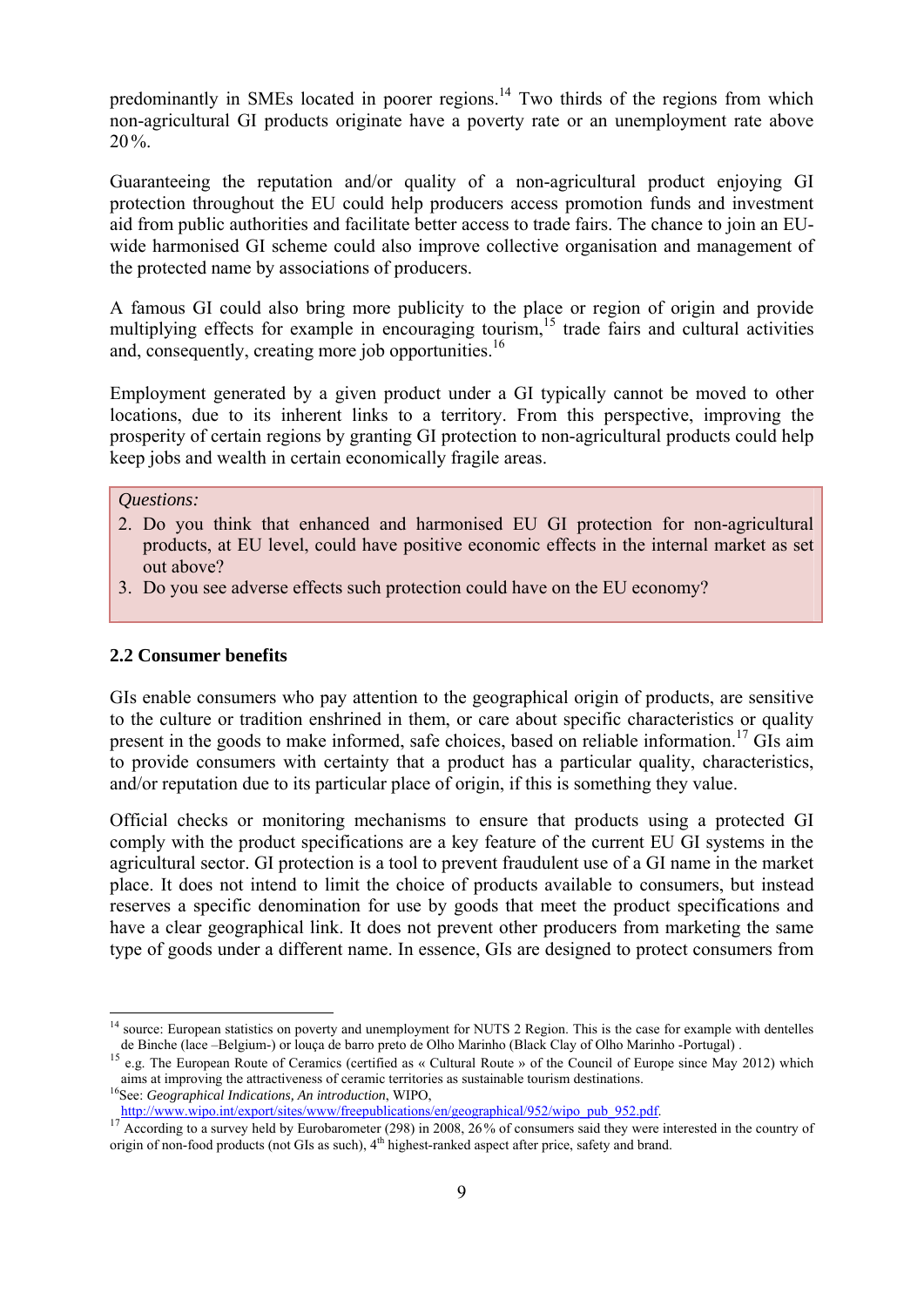ending up with goods which do not have the qualities and features they expect and for which they may be ready to pay a price premium.<sup>18</sup>

### *Questions:*

- 4. Do you consider that a harmonised EU GI protection for non-agricultural products could benefit consumers?
- 5. Do you see potential negative consequences for consumers?

#### <span id="page-9-0"></span>**2.3 Supporting EU's international efforts to enhance the protection of GIs**

Creating unitary protection for GIs for non-agricultural products in the EU may also a positively impact on negotiating trade agreements with third countries interested in securing better protection for their non-agricultural GIs in the EU. The absence of a harmonised and coherent EU system of GI protection for non-agricultural GIs affects the EU's capacity to negotiate the issue bilaterally, and to achieve better protection in those countries for EU agricultural GIs. The protection of third countries' non-agricultural GIs in the EU market has increasingly become a significant factor in a number of bilateral negotiations with EU trading partners. These often have a remarkably rich tradition in well-known handicrafts and nonagricultural products: for instance, India protects certain non-agricultural GIs related to sarees, silk paintings and shawls.

At multilateral level in the WTO, the EU's negotiating efforts to improve the level of protection for GIs could also benefit from a unitary European system of protection for nonagricultural GIs. In the WTO's Doha development agenda negotiations, the EU has acted to extend to all products the high level of protection currently granted only to wine and spirits.

#### *Question:*

1

6. Do you see potential benefits or disadvantages of harmonised EU GI protection for nonagricultural products on EU trade relations with third countries? If so, where?

# <span id="page-9-1"></span>**2.4 Preserving and valuing European traditions, know-how, the diversity of cultural**  expression<sup>19</sup> and cultural heritage

The best way for typical GI-eligible non-agricultural products to effectively compete is through their authenticity, distinctive quality, and other features valued by consumers. They are under constant pressure from products usurping their reputation, and these products are often of lower quality and are sold at lower prices. The GI-eligible products can succeed if competition is based on fair practices; however, if imitations e benefit from the reputation, authenticity and quality expectation of the original products by using the geographic name

 $18$ Only when consumers learn about the quality of products, it is meaningful for producers to invest in manufacturing highquality products. If a firm decides to produce high quality products, the returns from that decision will be secured in the future, as a result of long-term investment by the producer in building a well established reputation. For that reason, only when consumers are aware of quality, the firm has an incentive to invest in its reputation and in consequence, receive price premiums. The consumer, in exchange, receives a broad choice of high quality and safe products.<br><sup>19</sup> The European Union since 2006 is Party to the UNESCO Convention on the Protection and Promotion of the Diversity of

Cultural Expressions, and according to Article 167 of the EU treaty the Union shall take cultural aspects into account in its action under other provisions of the Treaties, in particular in order to respect and to promote the diversity of its cultures.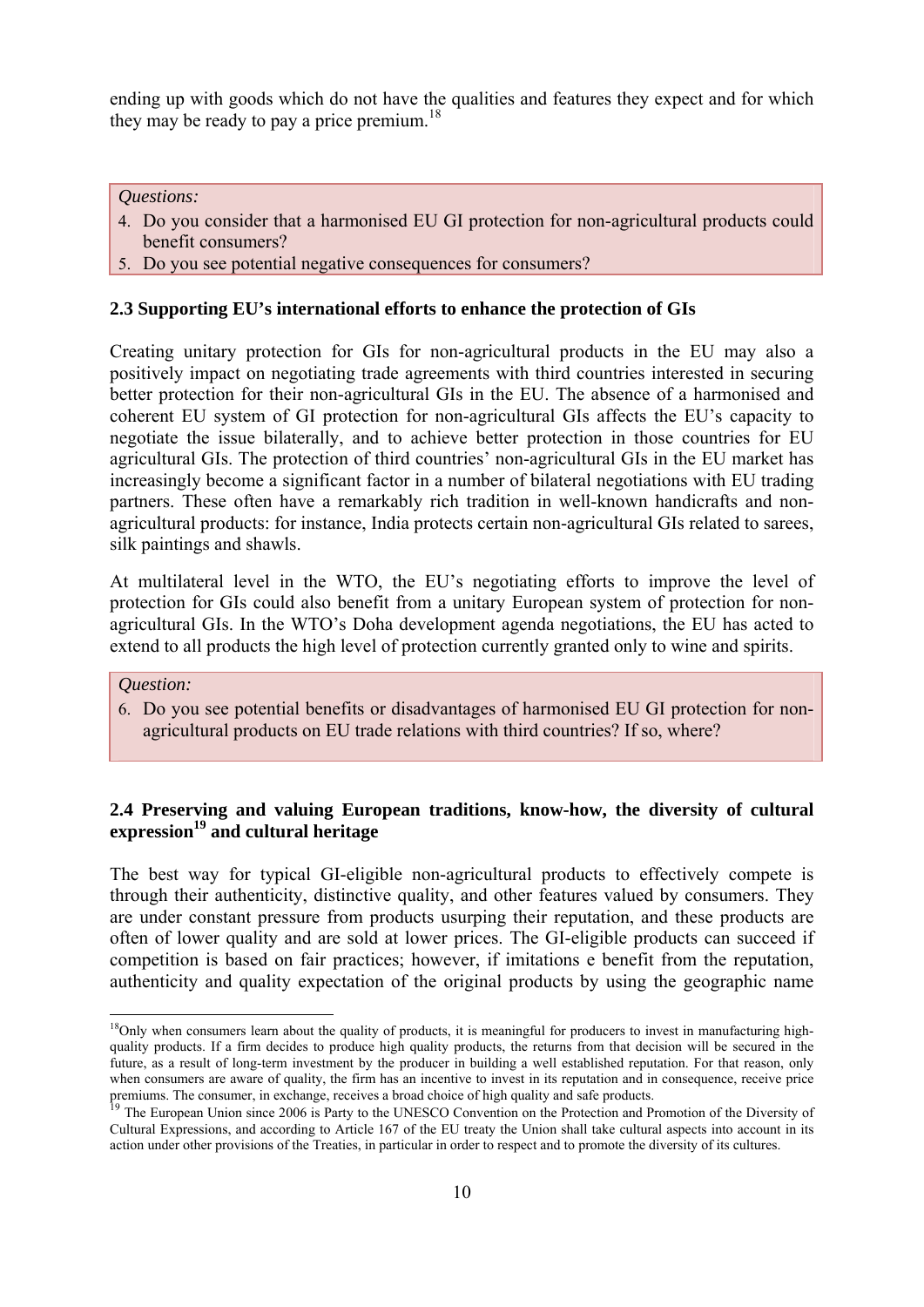around which the reputation has crystallised, then the original products may ultimately cease to be produced, and disappear e.g. the Lithuanian flax textile industry. GI products keep traditional and precious know-how alive and are passed on from generation to generation. Their production methods and ancillary activities provide an identification point for local society that has been built over a long time. GI products sustain cooperation networks among producers and between producers and other local interested bodies, e.g. public bodies and tourist organisations. They therefore help build social capital in a region. Ultimately, a significant element of Europe's historical, cultural and social heritage may be damaged if GI products disappear due to a lack of appropriate protection.

### *Questions:*

- 7. Do you believe that harmonised protection for non-agricultural GIs at EU level would help preserve the traditional cultural and artistic heritage reflected in the eligible products? Please explain your response.
- 8. Would such protection contribute to building social capital in the areas of production?

# <span id="page-10-0"></span>**3. Issues and challenges in making non-agricultural products potentially eligible for GI protection**

The stronger the reputation and recognition of a GI, the more likely it is that competitors will try to take advantage of it and misuse the name on goods that do not originate in the specific geographical area and/or do not meet the relevant product specifications or quality features that the name implies. Misusing a GI leads to loss of revenue and market share for legitimate traders as well as potential reputational damage and additional legal costs.

According to the Study, 57.4% of examined products (n=94) reported major problems and losses due to misuse of their GI.<sup>20</sup> These include:

- imitation products coming from the same country,<sup>21</sup> other EU countries<sup>22</sup> or third countries, especially from Asia; $^{23}$
- evocation of the protected name by unrelated products, for example the wording 'Belgian stone' for fake Pierre bleue de Belgique (stone), Turkish marbles marketed under the denomination 'Botticino Royal' and 'The New Botticino';  $^{24}$  or
- evocation of the protected name by products that are not the same type of product, e.g. Chinese granite, Indian slate and limestone from other countries that use the name 'natural stone from Castile and Leon'.25

The costs of legal action against infringers may be a significant financial burden for a company. For example, the estimated cost for Český granát (Czech Republic) of bringing a case before the court or administrative bodies are 200000 CZK (around 7770 euro) per year,

 $20$ The Study, p. 97.

<sup>&</sup>lt;sup>21</sup>Tapisserie d'Aubusson (tapestry), faience de Moustiers (earthenware), Pierre de Bourgogne (stone) etc.<br><sup>22</sup>For example: Italian imitations of Pierre de Bourgogne (stone), Romanian imitations of vetro di Murano (glass). Castile and Leon.<br><sup>24</sup> Botticino is a town in the province of Brescia, Italy.<br><sup>25</sup>The Study, p. 99.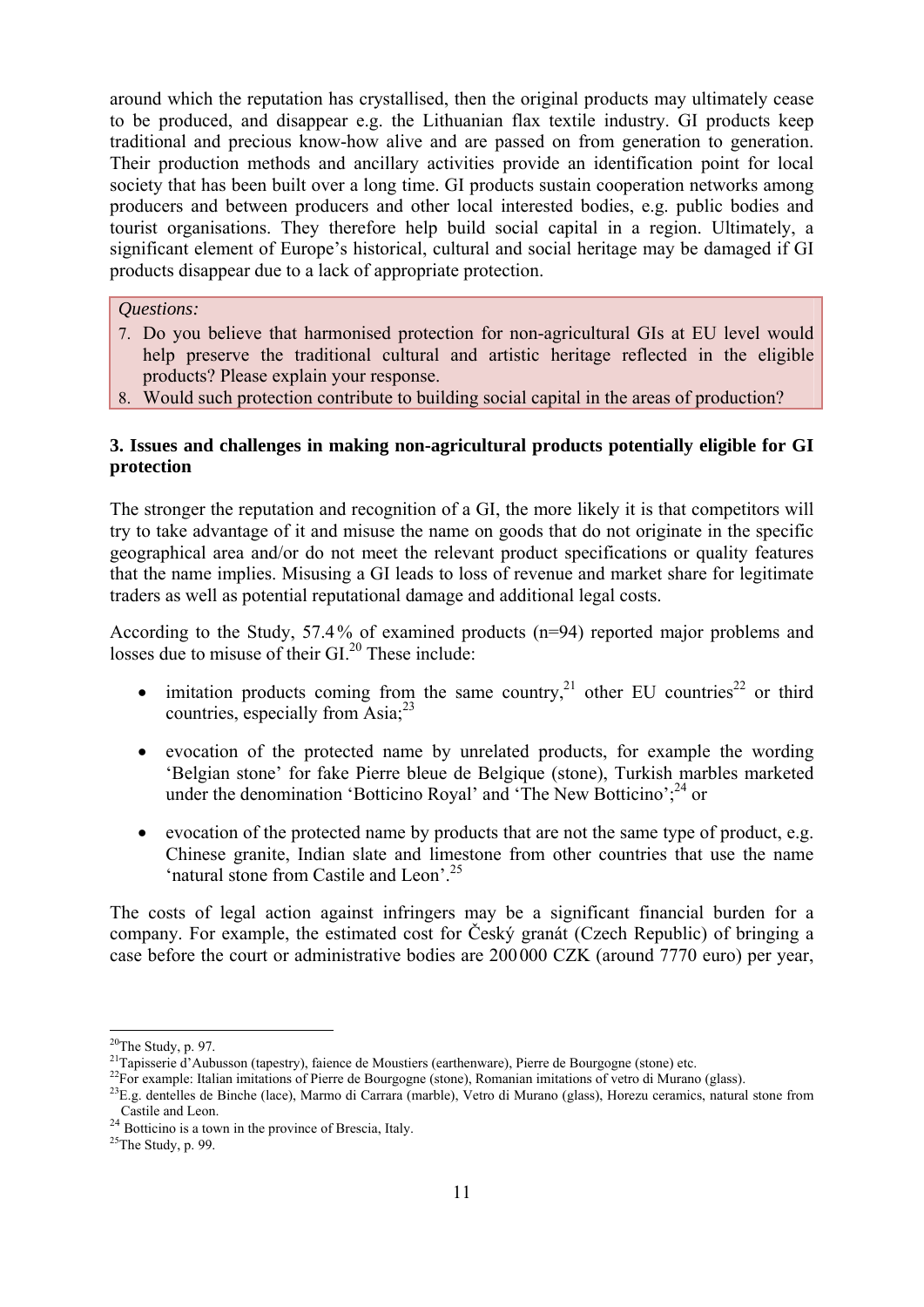and for Solingen it is about  $50000$  euro per year.<sup>26</sup> Depending on the situation, the costs of ensuring effective protection may be significantly higher.

The Study shows that producers adopt numerous strategies to protect themselves against infringements, such as letters of protest (e.g. Harris Tweed, Schwarzwälder Kuckucksuhr), anti-counterfeiting campaigns (e.g. Swiss Watches), registering trade marks (e.g. the Ceramica Artistica e tradizionale di Vietri sul Mare) or taking legal action (e.g. Deruta ceramics, Murano).

The Study concludes that the outcome of all these actions is, however, often uncertain, as a result of the lack of an EU unitary legal framework for non-agricultural GI protection, leading to various systems with different degrees of protection, enforcement and no clear universal framework.

#### *Questions:*

- 9. Do you believe that harmonised EU GI protection for non-agricultural products could help producers defend themselves against imitations and abuse? Please explain your response.
- 10.How could competing producers protect themselves against an over-reach of GI?

## <span id="page-11-0"></span>**4. Alternatives to EU harmonised protection**

The Study found that the existing national instruments provide a certain level of protection when used for the purpose of providing GI protection at EU level for non-agricultural products.

Laws on unfair competition<sup>27</sup> and consumer deception, which exist in all EU Member States, provide protection against unfair commercial practices, including misleading information as to the main characteristics of a product, such as its geographical origin.<sup>28</sup> In practice, however, these laws are limited in the extent to which they can provide effective protection against the misuse of non-agricultural names.

Moreover, these laws still differ significantly from one Member State to another. For example, different national, regional or local bodies<sup>29</sup> (e.g. in Spain), or private consumer associations (e.g. Germany) are responsible for enforcing these laws, which implies different costs, procedures and formal requirements. According to the Study, $30$  in countries where

30 The Study, p. 35.

 $^{26}$ *Ibid*, p. 109.

<sup>&</sup>lt;sup>27</sup>Unfair competition may be defined as 'any act of competition contrary to honest business practices and industrial commercial matters'.

<sup>&</sup>lt;sup>28</sup>Directive 2005/29/EC defines the unfair commercial practices which are prohibited in the European Union (EU) and the other 3 EEA countries. Article 6 emphasises that a commercial practice must be regarded as misleading if it contains false information which deceives or is likely to deceive the average consumer notably with regard to the main characteristics of the product, such as geographical or commercial origin. Article 11 provides specific redress, as Member States and other EEA countries must ensure that adequate and effective means exist to combat such practices. These means must include provisions allowing persons or entities having a legitimate interest (consumers and competitors) to take legal action against these unfair practices and/or to bring these practices before an administrative authority.<br><sup>29</sup>Administrative authorities in Bulgaria, Cyprus, Estonia, Finland, Germany, Greece, Italy, Latvia, Luxembourg, Poland,

Portugal, Romania and Slovenia have an obligation to investigate the complaints that they receive. The majority of competent authorities are able to dismiss complaints on varying grounds, e.g. in Belgium for rationalisation purposes, 40% of all complaints are dismissed and only ones involving significant financial losses involved are dealt with.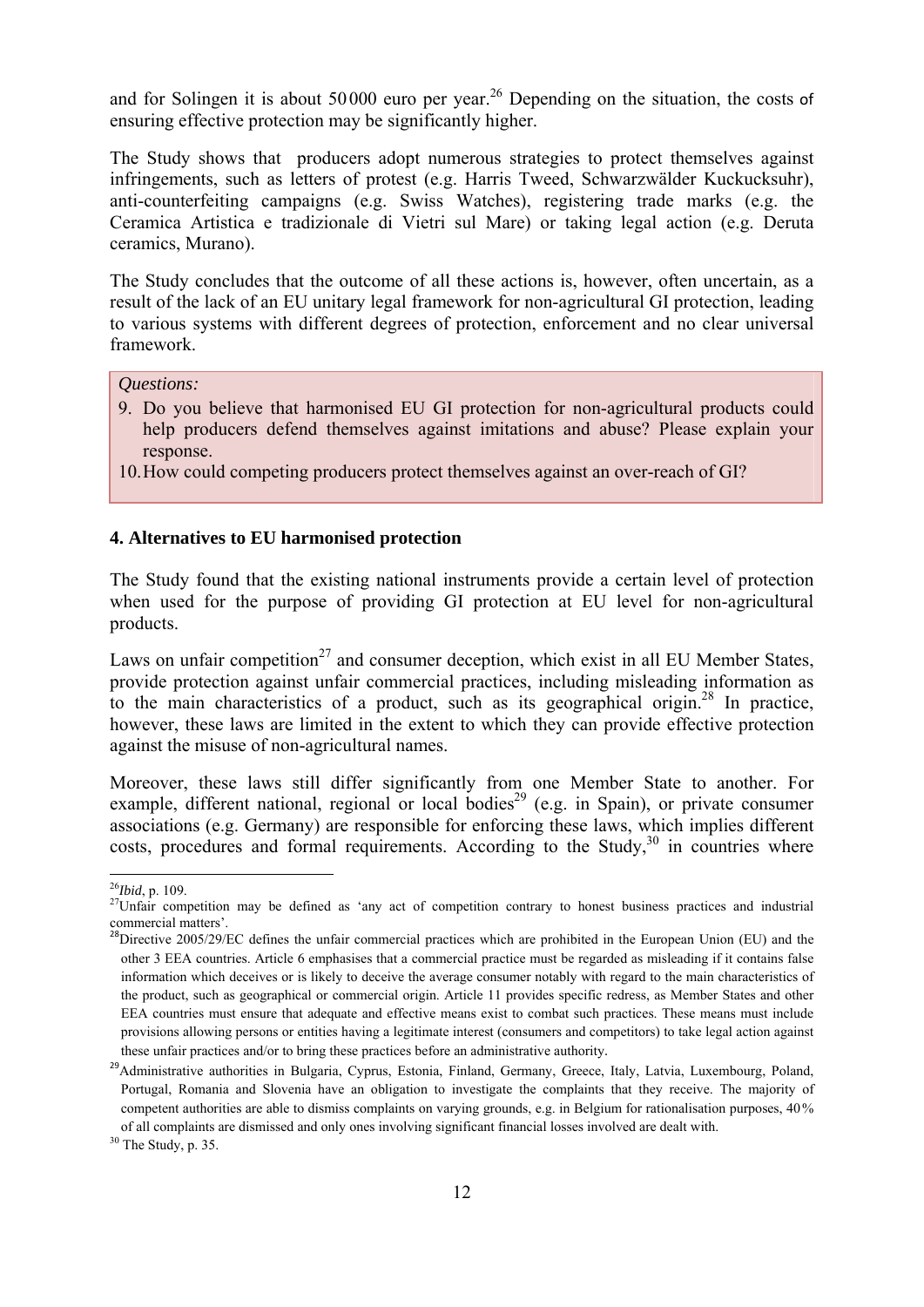enforcement is available through such bodies, no example of action to protect non-agricultural GIs has been found.

Furthermore, it appears from the Study that producers often do not open civil proceedings against unfair practice, as costs can be significant and evidence is often hard to establish.<sup>31</sup>

Trade mark protection also has its limits. It gives its owner the right to exclude all others from using the trade mark. The trade mark (name, logo, etc.) chosen does not have to have any link with the products or their origin. In contrast, a protected GI aims to provide a guarantee to consumers that goods are produced in a certain place and have specific qualities as a result. A trade mark therefore typically cannot provide the same information and guarantees as a GI.

In some cases, a GI may obtain some protection under trade mark law, more specifically through collective or certification marks. Collective marks are owned collectively by a group of producers (e.g. an association), and may be used by more than one person, as long as the user is a member of the group and complies with the rules it has set out. A certification mark is owned by a certifying legal entity that checks that the mark is used according to certification standards. The certifier controls use of the mark and has the exclusive right to prevent unauthorised use. The certifier typically cannot make use of the mark itself, and use is open to anybody that meets the certification standards. These kinds of protection provide some of the features of GI protection. However, general trade mark law does not provide for any predefined standards, in particular a link to a specific geographical area, and leaves the holder entirely free to define its own rules of use. Consequently, collective and certification marks lack the core guarantee features of a GI scheme.<sup>32</sup> The current EU trade mark system does not cover certification marks but allows GI producers to register their name as a collective Community trade mark.

In the majority of cases, regional or national regulations on specific crafts deal only with collective strategies to promote or protect individual local crafts. Specific laws on products actually set out product specifications (e.g. Solingen knives, Harris Tweed, Bordado da Madeira). Existing regional and national laws on industry-wide protection are not harmonised, differing considerably in key aspects, such as the definition of a GI, scope of protection, registration procedures, fees, controls and enforcement. In addition, protection *via* national laws can only ensure that the GI is respected in the relevant Member State. It does not provide protection across the EU or guarantee a level playing field for protection in the single market.

### *Question:*

11. What do you think of current alternatives to harmonised protection for non-agricultural GIs?

1

 $31$  The Study, p. 34-35.

<sup>&</sup>lt;sup>32</sup>See 'Guide to geographical indicators linking products and their origins' by Daniele Giovannucci, Tim Josling, William Kerr, Bernard O'Connor, May T. Yeung (International Trade Centre).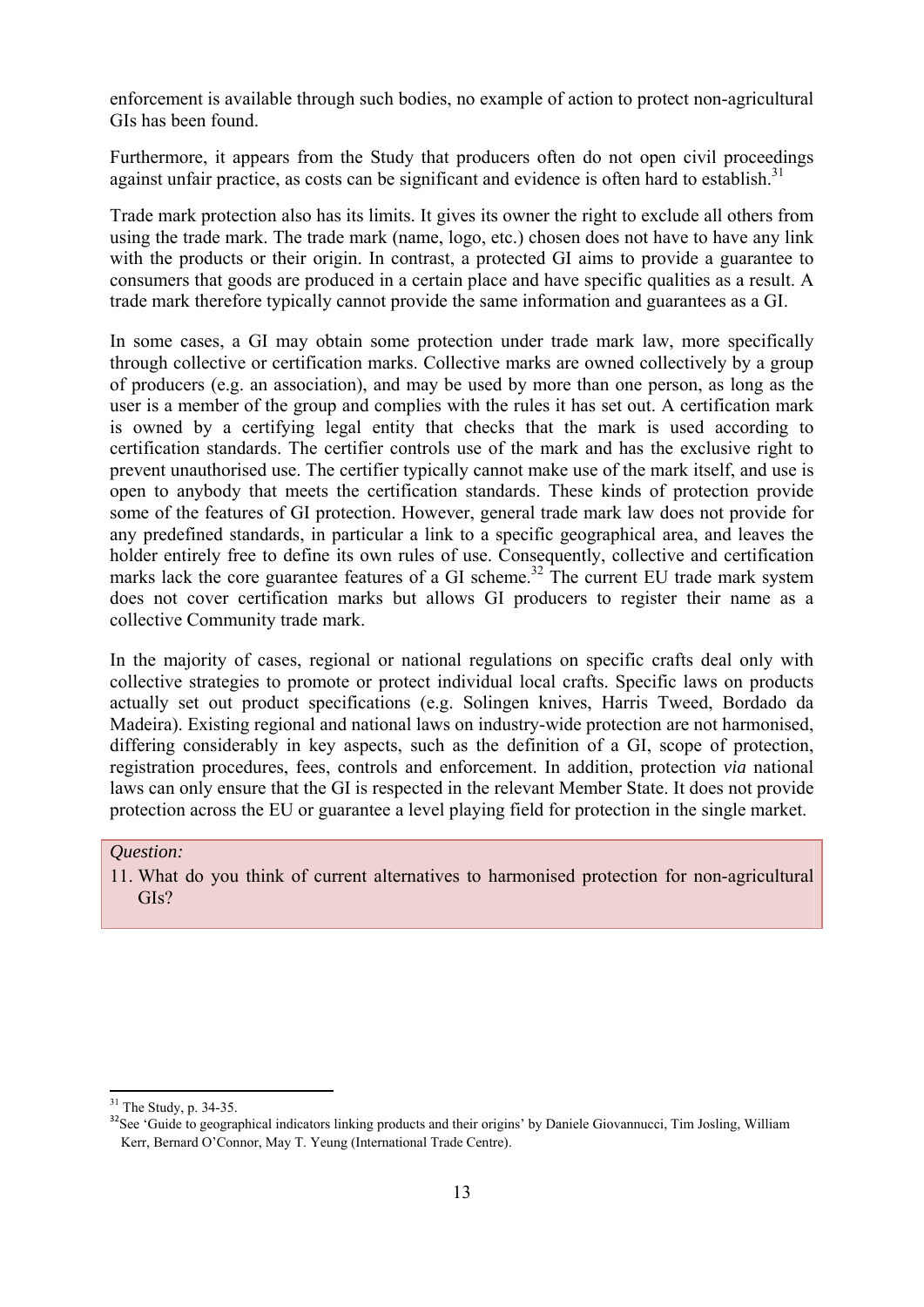### <span id="page-13-0"></span>**II — Options for GI protection at EU level**

An EU-level response to the challenges outlined above could take various forms. Better protection for GIs would need to be compatible with the existing European and international legal framework and need to meet both economic and stakeholder needs. The existing system for agricultural GIs is a clear point of comparison. In this following section of the paper, the Commission is seeking the views of interested parties on several parameters considered key to designing a possible EU initiative on GI protection for non-agricultural products.

### <span id="page-13-1"></span>**1. Objectives and criteria for protection**

The possible objectives for any new measures range from fulfilling the minimum requirements on GI protection set up by TRIPS, to providing additional criteria, like those that are included in the EU legislation on agricultural GIs.

### <span id="page-13-2"></span>**1.1 What label: names and symbols**

The label most frequently used to refer to a product eligible for a GI protection is its name. This very often includes the name of a geographical area (specific place, region or country e.g. Herend<sup>33</sup>), possibly associated with the name of the goods themselves, for example Scottish tartan $34$  or tapisserie d'Aubusson.<sup>35</sup>

But a non–geographical name can also constitute a GI denomination, provided it is unambiguously associated with the place of origin. Extending the definition of a GI to this kind of name would allow more products to be covered. This solution was also adopted by the EU system relating to agricultural GIs, under which feta cheese<sup>36</sup> and Spanish sparkling wine Cava $3^7$  are protected as GIs, for example.

Another option, which would allow even wider coverage, would be GI protection of non-text signs or symbols which are unambiguously associated to a certain region, specific place or country, such as for example the contours of a geographical area.<sup>38</sup>

*Questions:* 

1

- 12.If a new system was developed at EU level, should this protect GIs that cover non– geographical names which are unambiguously associated with a given place?
- 13.If so, how could be the system ensure that such protection does not affect the rights of other producers?
- 14.Should similar protection also cover symbols such as the contours of a geographical area?

 $33A$  well-known name used to designate porcelain tableware and decorative objects named after the town of Herend in

Hungary.<br><sup>34</sup>"Tartan" is a traditional Scottish cloth pattern of stripes in different colours and widths that cross each other to form squares see http://www.merriam-webster.com/dictionary/tartan. The Scottish Tartans Society (founded 1963) maintains a register

of all known tartans, numbering about 1,300.<br><sup>35</sup>Aubusson carpets are floor coverings, hand-woven in the villages of Aubusson and Felletin, in the département of Creuse in central France.<br><sup>36</sup>There is no region named 'Feta' in Greece but the indication 'Feta' has, by long-term and consistent use, developed a strong

link with the geographical area where it is produced.<br>
<sup>37</sup> Cava is produced in Catalunya, Castilla y León, Aragón, Navarra, La Rioja, Extremadura and Valencia.<br>
<sup>38</sup> A typical example would be the cartographic outline of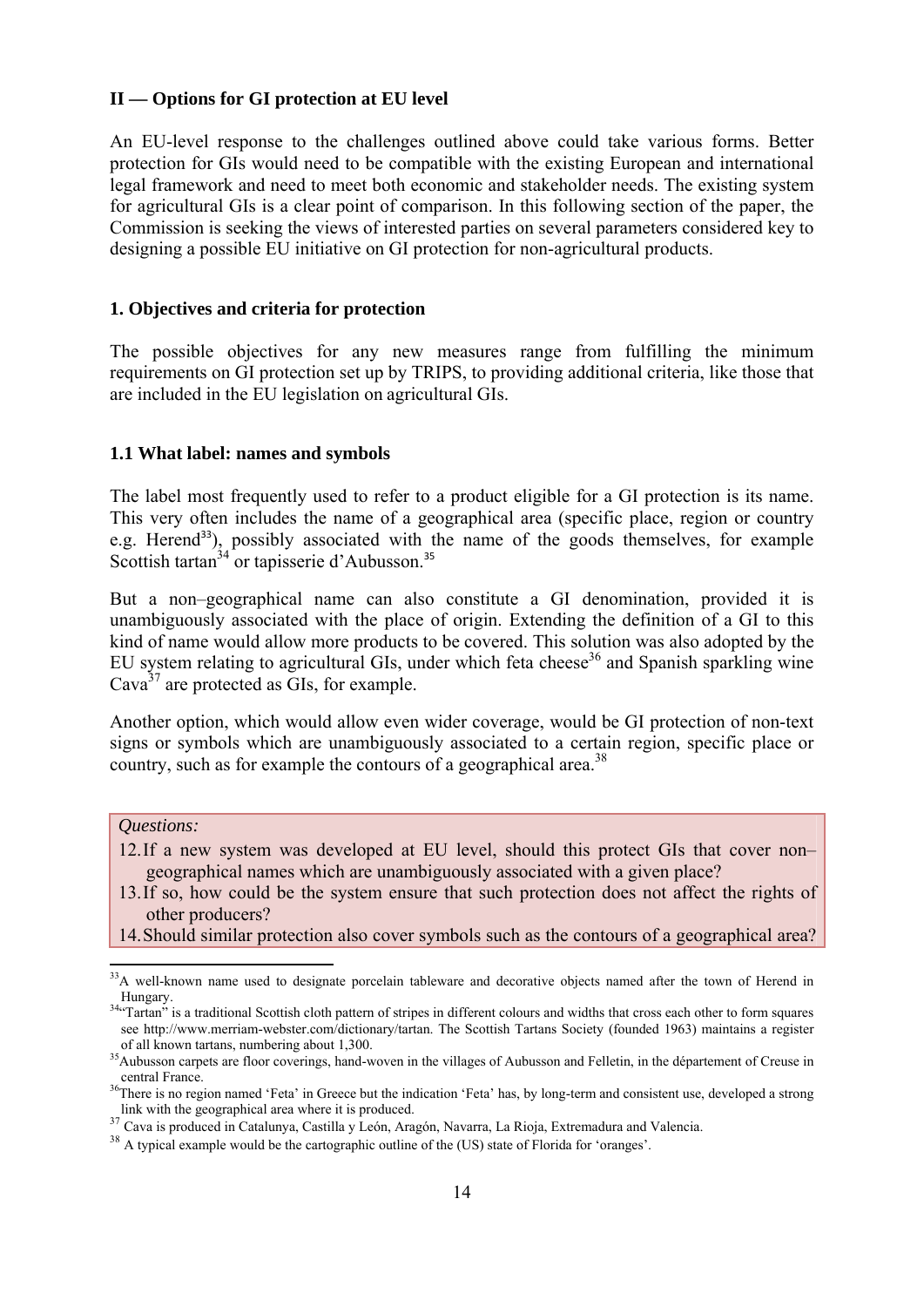### If so, under what conditions?

### <span id="page-14-0"></span>**1.2 Which indications should be excluded from GI protection?**

The TRIPS agreement provides for several possible exemptions from the obligation to ensure protection for a GI. These include generic terms,<sup>39</sup> cases where there is a conflicting prior trade mark $40$  and, to a certain extent, cases involving homonymous geographical indications. $41$ A term is considered generic if it is the common name for the kind of product or service (rather than a specific example of a good or service) in the relevant territory of the country where protection is requested. For example, the term 'eau de cologne' now denotes a certain kind of perfume, regardless of whether or not it is produced in the region of Cologne, in Germany. Homonymous GIs are those that are spelled or pronounced alike, but which identify products originating in different places, usually in different countries. There is no reason, in principle, why these should not be entitled to co-exist. However, conditions may be placed on such coexistence to prevent consumers from being misled.

These exceptions are reflected in the EU Regulations on GIs for agricultural products.<sup>42</sup> The Regulations add other exemptions from registration, when names conflict with the name of a plant variety or an animal breed<sup>43</sup> and are likely to mislead the consumer as to the true origin of the product. While these specific cases are not likely to be relevant in the context of nonagricultural products, it would be necessary to determine whether the specificities of nonagricultural products would justify adding other exceptions to those set out in the TRIPS agreement.

#### *Question:*

**.** 

15. Do you see a need to add any further exceptions to GI protection other than those already provided in TRIPS? Please explain your response.

# **2. To what should GI protection be applied: a cross-cutting vs. a sectoral approach?**

<sup>&</sup>lt;sup>39</sup>TRIPS Agreemen[t Article 24\(](http://www.wto.org/english/docs_e/legal_e/27-trips_04b_e.htm#3)6): 'Nothing in this Section shall require a Member to apply its provisions in respect of a geographical indication of any other Member with respect to goods or services for which the relevant indication is identical with the term customary in common language as the common name for such goods or services in the territory of that

Member. (...)'. 40Article 24(5) of the TRIPS Agreement provides that 'where a trademark has been applied for or registered in good faith, or 40Article 24(5) of the TRIPS Agreement provides that 'where a trademark has been where rights to a trademark have been acquired through use in good faith before the geographical indication is protected in its country of origin; measures adopted to implement the TRIPS provisions related to GIs shall not prejudice eligibility for or the validity of the registration of a trademark, or the right to use a trademark, on the basis that such a trademark is

identical with, or similar to, a geographical indication.'.<br><sup>41</sup>Article 23(3) of the TRIPS Agreement provides 'In the case of homonymous geographical indications for wines, protection shall be accorded to each indication, subject to the provisions of paragraph 4 of Article 22. Each Member shall determine the practical conditions under which the homonymous indications in question will be differentiated from each other, taking into account the need to ensure equitable treatment of the producers concerned and that consumers are not misled.'

Article 22(4) of the TRIPS Agreement establishes that 'The protection under paragraphs 1, 2 and 3 shall be applicable against a geographical indication which, although literally true as to the territory, region or locality in which the goods originate falsely represents to the public that the goods originate in another territory.'.

<sup>&</sup>lt;sup>42</sup>For example, Article 6(1), (4) and (3) of Regulation (EU) No 1151/2012 on quality schemes for agricultural products and foodstuffs.

<sup>&</sup>lt;sup>43</sup>Article 6(2) of Regulation (EU) No 1151/2012 on quality schemes for agricultural products and foodstuffs.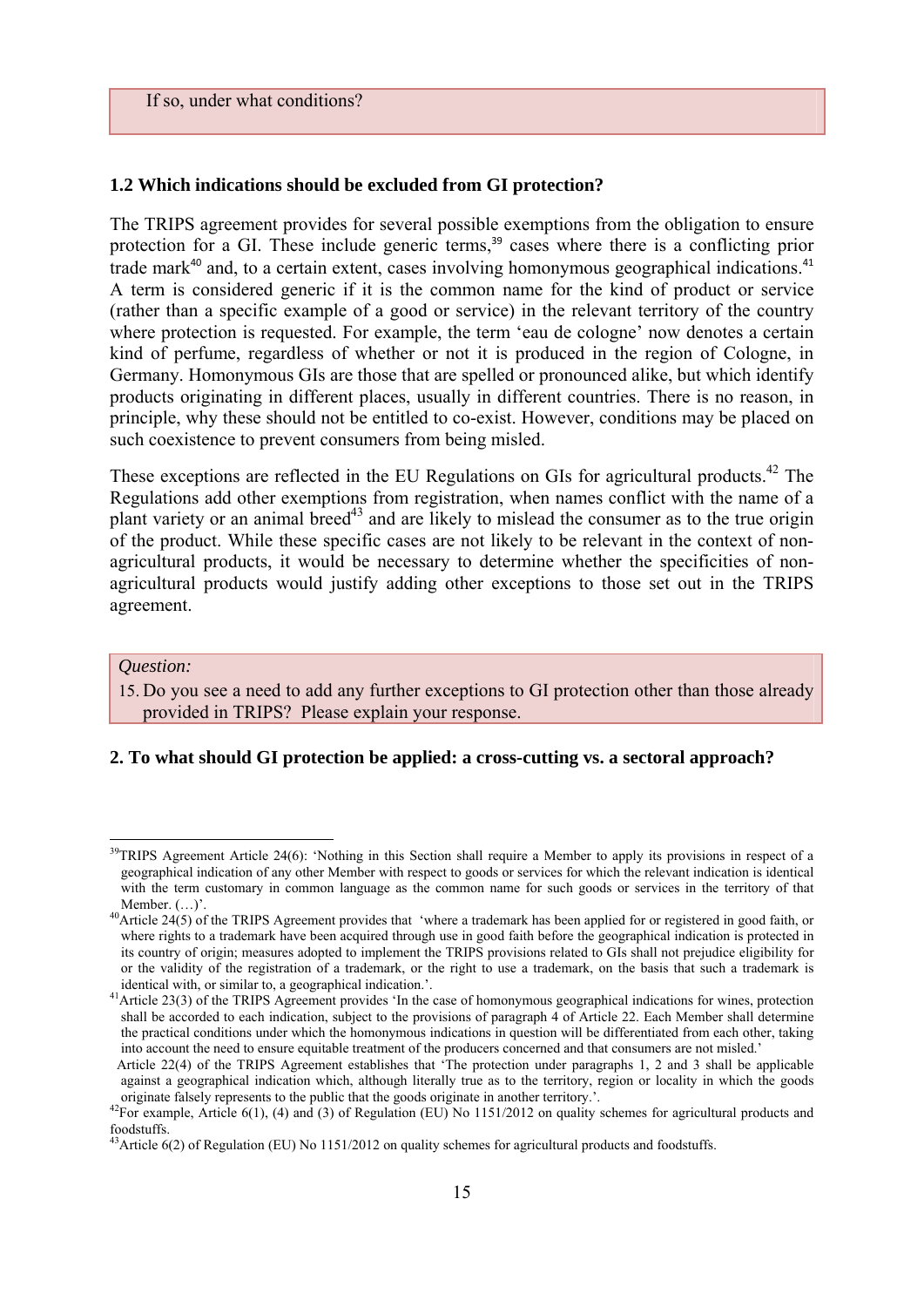A sectoral approach would establish specific rules for different categories of products, for instance those for which the presence of raw materials is particularly important (e.g. stone). This is currently the structure at European level in the agricultural area (where there are separate GI regulations for wine, spirits, aromatised wines, and agricultural products and foodstuffs), but the split seems mainly to be for historical reasons. Alternatively, a crosscutting approach would set out the core elements of the system generally, to apply to any category of product.

### *Questions:*

- 16. Do you see a need to differentiate between various protection schemes depending on the categories of non-agricultural products involved (sectoral approach)? If so, please explain why.
- 17. Do you think some products should be excluded from GI protection at EU level? If so, please specify.

### <span id="page-15-1"></span><span id="page-15-0"></span>**3. The link between product and territory**

### **3.1 How strong should the link with the territory be?**

A GI must identify a product as originating in a specific territory, region or locality, where a given quality, reputation or other characteristic of the goods is a result of its geographical origin. A GI is used when trading to establish a connection between product quality, reputation or other characteristics and the place of origin. A specific 'causal link' between the product's quality, reputation or other characteristics and their designed geographical origin is required, as those qualities depend on the natural conditions (specific geological, hydrological, soil and climate characteristics) of the place of production and/or the ways human societies work with them (i.e. know-how developed by the people in this area /particular skills developed over the years by local experts).

The natural link can take different forms. Regulation (EU) No 1151/2012 of the European Parliament and of the Council of 21 November 2012 on a quality scheme for agricultural products and foodstuffs,<sup>44</sup> for example, provides for two types of GI labels for agricultural products and foodstuffs: the 'protected geographical indications' (PGI) and 'protected designations of origin*'* (PDO). The difference is based on the strength of the connection with the geographical area. For a PGI, one of the production steps, processing or preparation must take place in the area, while the raw material may come from another area. For a PDO*,* the entire production process must take place in the defined geographical area, and the raw materials must also come from the same area. Natural links based on the strictly defined concept of '*terroir*<sup>,45</sup> is even stronger in the wine sector, where, for both GI signs, all the production stages must take place in the geographical area. In the case of a PDO, 100% of the grapes must exclusively originate from that area; this figure is set at 85% or more for a PGI.

1

<sup>44</sup> OJ L 343, 14.12.2012, p. 1.

<sup>&</sup>lt;sup>45</sup>*Terroir* is a concept in viticulture which relates the attributes of a wine to the environmental conditions in which the grapes are grown.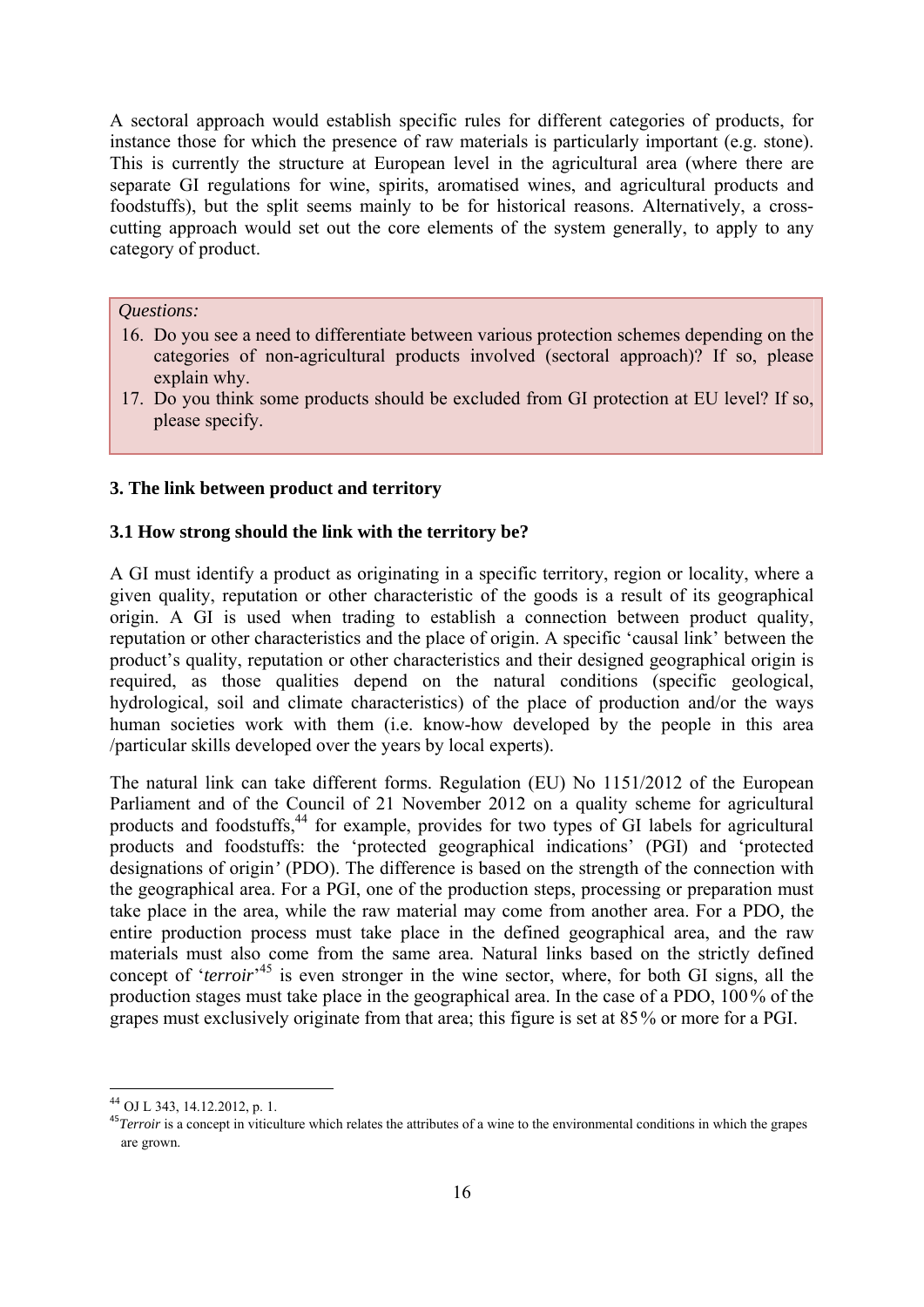This link to a geographical location can also apply to non-agricultural products. In some cases, such as marble and stone, the strength of the link is comparable to that for agricultural products. The same variables set out above would apply. In principle, the stronger the link, the more credible and authentic a product will be in the eyes of the consumer. However, certain GIs may be based entirely on human rather than natural inputs, or on reputation. The Study suggests that few non-agricultural products identified as candidates for GI protection would meet the strict 'PDO requirements.<sup>46</sup>

# *Questions:*

- 18. How strong should the link be between non-agricultural products and their place of origin, in order to qualify for GI protection in any new system?
- 19. Should a new system allow for two types of link (one stronger than the other) between non-agricultural products and their area of origin?
- 20. Should there be differences depending on different types of products? Please explain.

# <span id="page-16-0"></span>**3.2 Quality and product specification**

A GI is predominantly a quality commitment to consumers and a guarantee of a level playing field for producers. A system granting GI protection therefore requires the specific core features of the product and its production process to be set out. In EU agricultural GI legislation, all the technical information necessary to describe the product, its method of production and the geographical area relating to the product should be provided by the producers when they apply for registration. The product specification is a determining factor in registering for GI protection.

Requiring the description of product features ensures stable product quality, but does not require a particular level of quality. This can only be achieved by requiring a minimum quality level. However, identifying a meaningful quality benchmark may not work for all products, and setting a particular level of quality requires an element of discretion.

The added value GIs bring is based on consumer trust. A GI scheme has to guarantee to the consumer that the specific characteristics, given quality or reputation of GIs are maintained during the whole period of protection. To achieve this goal, the cross-EU GI system for agricultural products put in place numerous requirements for checks after registration, to ensure products were meeting the product specifications and the name was being properly used in the market place. These checks are normally carried out by a designated public authority or a selected and certified private body. Specific characteristics and quality should, however, not be set out in an overly restrictive way. An overly detailed description could slow down product innovation and, while traditional products do not change very frequently, they do evolve to reflect developments in processes and technology. The focus should be on quality, allowing creativity to interact with traditional know-how. As an example, the designer Carlo Scarpa worked closely in the 1940's with master glassblowers on pioneering techniques that are now a full part of the Vetro di Murano (glass) tradition.

**<sup>.</sup>**  $46$ The Study, p.298.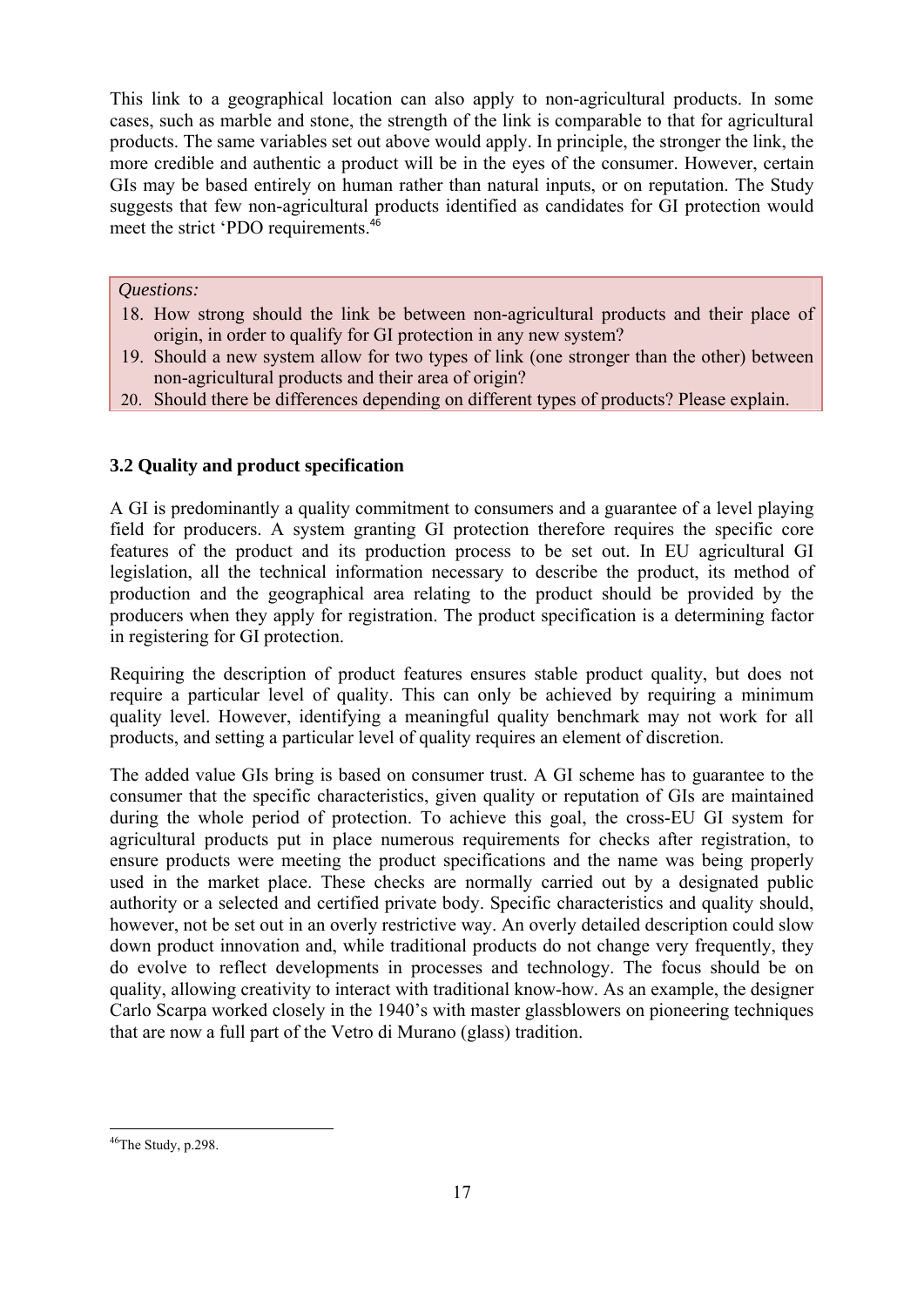### *Questions:*

- 21. Would a quality benchmark make sense for non-agricultural products?
- 22. How could such benchmark be defined?
- 23. Do you agree that there would be a need to check whether the specific characteristics, quality and origin of a GI are maintained during the whole period of protection? Please explain.
- 24. How do you think specific characteristics of the product should be defined to ensure quality and geographic origin meets the required standards, while not limiting innovation?

# <span id="page-17-0"></span>**3.3 Reputation attached to the product**

Reputation attributable to geographical origin could be used as a criterion in addition to, or as an alternative to, a particular quality or inherent characteristic of the product. This would allow GI protection to be extended only to products that have already developed a recognised reputation among consumers. This kind of solution would, however, disadvantage new or developing products which — by definition — do not already have any reputation.

### *Questions*:

- 25. Should 'quality, reputation and other characteristics' be required in order to obtain GI protection for non-agricultural products? If not all, which of these elements do you think should be required? Please explain your choice.
- 26.What should a product specification include? Should minimum requirements be set? (For example, relating to frequency, method for selecting products, and parties involved in different production and distribution stages.)

## <span id="page-17-1"></span>**4. How to enhance protection**

## <span id="page-17-2"></span>**4.1 Harmonising national laws**

Harmonising national legislation on GIs would mean that a GI protection system would need to be created in some Member States that currently do not have such a system. For GIs to be effectively protected, a particular indication would have to be protected throughout the internal market, or else consumers risk being confused through identical GIs for different products from different Member States.

On this basis, harmonisation would require mutual recognition and protection of GIs, excluding duplication. To avoid duplication, Member States would need to be able to detect potentially conflicting GIs, including in foreign languages. This would be difficult, especially if there is no supranational-level objection process. A mechanism to resolve conflicts between similar indications from different Member States would also need to be established.

To ensure a uniform approach to implementing and enforcing GI protection, a relatively high degree of procedural harmonisation would be necessary, including on enforcement provisions.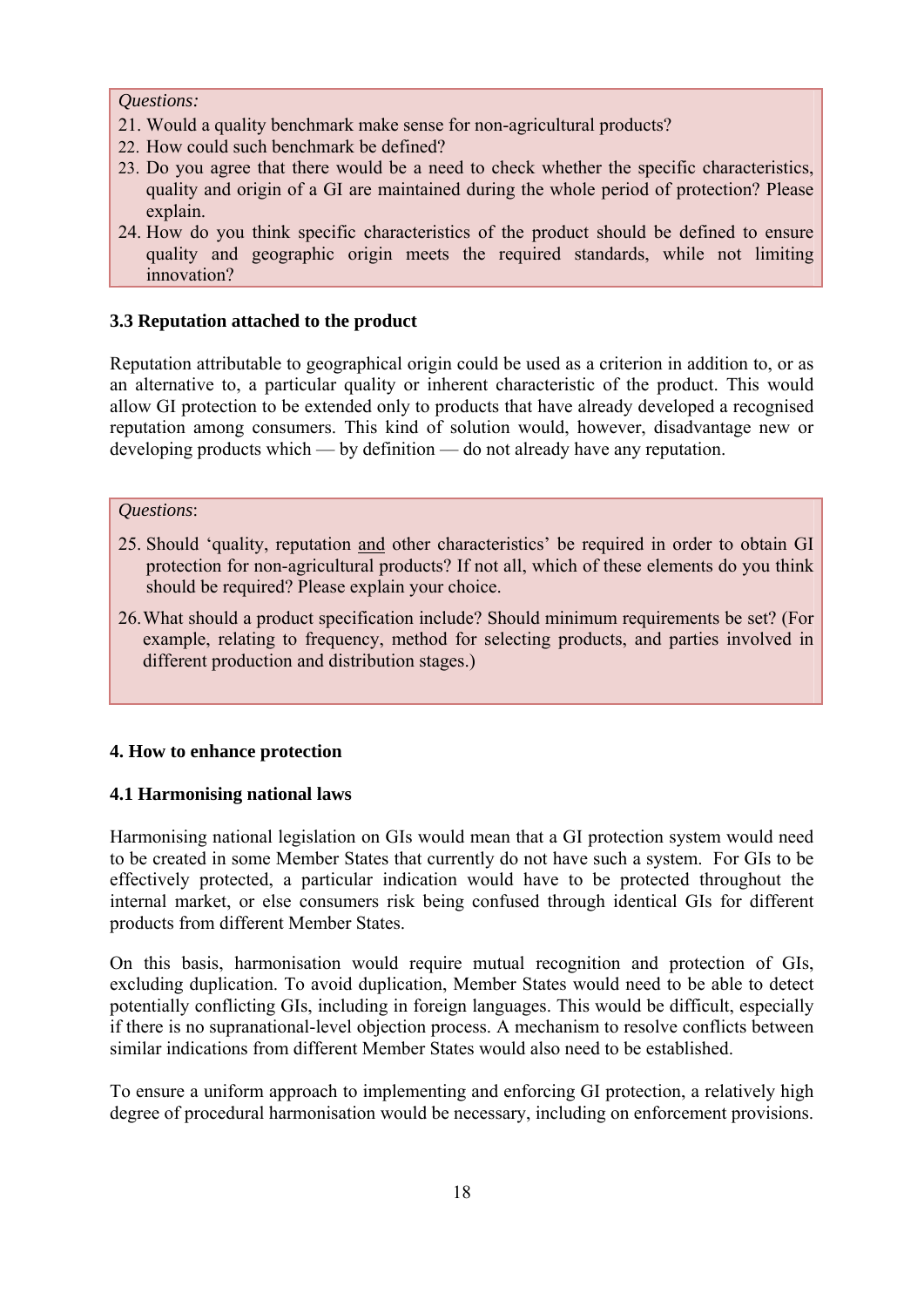This option has been considered, but was discarded, in the agricultural policy area, where protection of GIs exclusively at EU level has been put in place through regulations.

# <span id="page-18-0"></span>**4.2 Creating a single EU-wide system**

Instead of harmonising EU Member States' national laws, a single EU-wide system could be set up. This would provide a coherent system across the internal market and could provide more efficient delivery of the service through one-stop shops, creating protection applicable across the entire EU.

If this is introduced, the question remains as to whether existing national systems protecting GIs should co-exist with the new EU-level system. Parallel systems like these already exist, for example in trade marks, and will exist in the future in patents. They take a toolbox approach, allowing users to choose the relevant level and scope of protection according to their needs.

An exclusive EU system would be simpler, but it also means that protection for names which are commercially relevant only in a single Member State or a region within a Member State would nevertheless have to be extended to all other Member States as well.

If parallel systems are used, various safeguards would be needed to ensure smooth functioning, including a minimum level of harmonisation of national laws in their interaction with EU law.

Potential friction would be avoided if an exclusive and exhaustive EU-level system was introduced, similar to the system currently in place in the agricultural sector. As there would be no EU-wide protection granted at national level, transitional arrangements would have to be arranged for pre-existing national GIs.

# *Questions:*

- 27. Would harmonising national legislation be sufficient to effectively protect GIs for nonagricultural products across the internal market, or do you consider that a single EUlevel protection system is required?
- 28. If you are in favour of a single EU system, should national systems of protection (e.g. the current *sui generis* national laws) continue to coexist? Please explain.

# <span id="page-18-1"></span>**5. Registration**

In principle, GIs could be protected without the need for registration. Without registration, there is no need to organise administrative procedures to grant protection. Systems that protect GIs without registration exist in one Member State (Latvia) and also in Switzerland where the law provides for specific measures and penalties to protect consumers from misleading use of non-registered GIs.

The absence of a registration system means that there would be no public registry that could be searched to identify pre-existing GI names and identify the relevant owners. This could lead to uncertainty about the existence or scope of the protection. This would also make it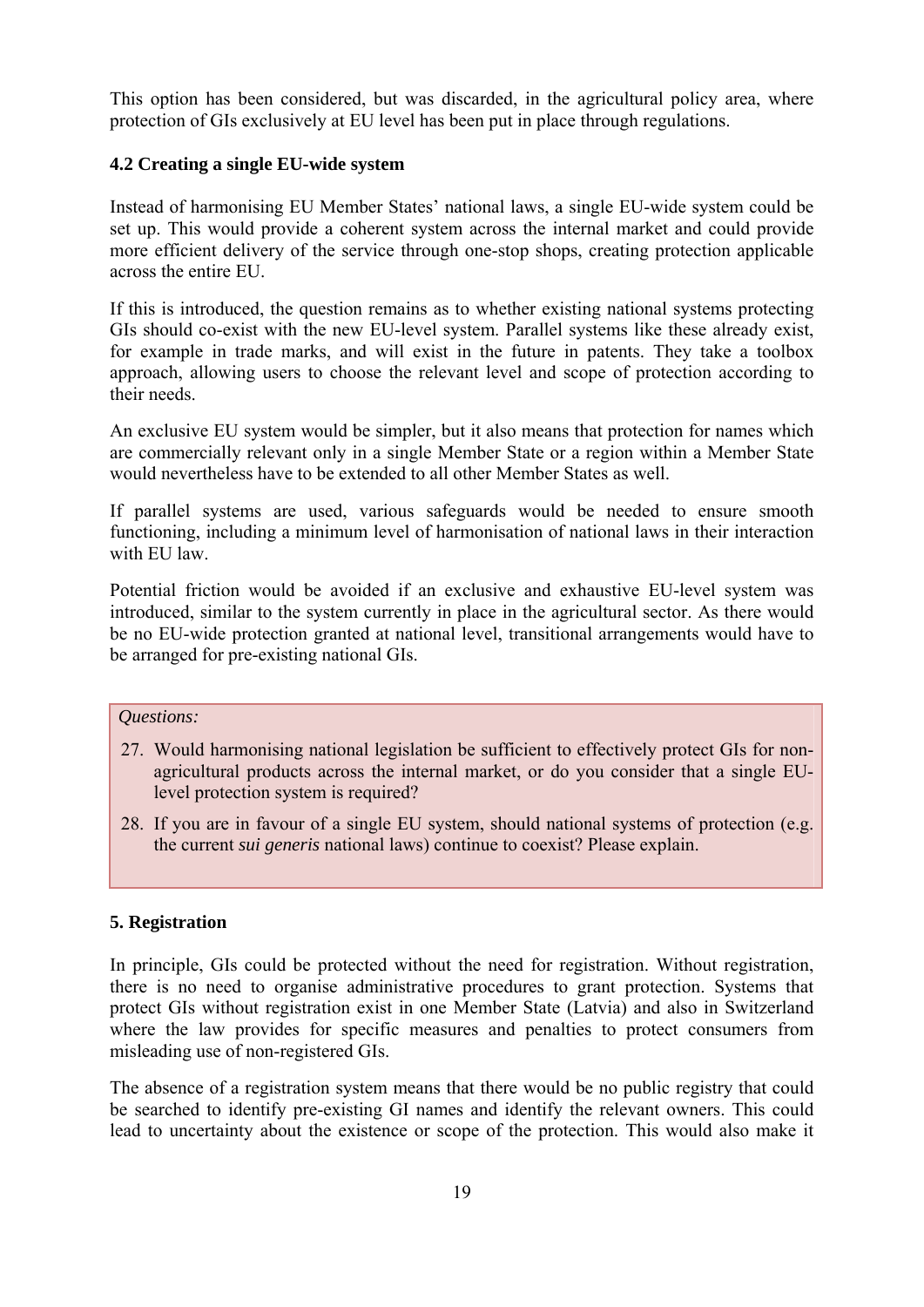more difficult to enforce the protection granted. An EU-level registration process could follow the example of agricultural GI systems (for which a registration system at EU level already exists). This would provide more certainty, especially on implementing rights, in the event of a dispute. A system with a registration process would obviously require that companies carry out administrative tasks (filing an application, objections, possible fees, etc.) linked to this process. This would generate some administrative costs. Additional costs would also arise from the subsequent management (e.g. enforcement, litigation) of the GI granted.

#### <span id="page-19-0"></span>**5.1 Role for national administrations in an EU registration system**

If a registration system is agreed, this would raise the question of setting up a registration process. GI registration applications will need to be analysed against the relevant local context (including knowledge of the characteristics of local raw materials, local traditions etc.). It may be difficult to leave these tasks exclusively to a single central EU body. However, if it were left to local experts to decide on how to examine conditions for granting protection, there is a risk that diverging local practices develop. This could damage the overall cohesion and credibility of the system.

For agricultural products, this challenge was solved *via* a two-step system where the central authority entrusts this aspect of the analysis to the national authorities closest to the particular geographical environment and human factors. Under this model, a clear distinction would be drawn between common EU-wide criteria to be checked by the central authority, and local specificities that more local bodies would check.

## <span id="page-19-1"></span>**5.2 Administering an EU register**

For agricultural products, an EU-wide GI register is currently managed by the European Commission. This kind of register for non-agricultural GIs could be managed similarly, or delegated to a new or existing EU agency.

### *Questions:*

- 29. If a new system were to be developed, do you think there should be a registration process to protect a non-agricultural GI?
- 30. Do you think that the potential costs of a system of registering GIs outweigh the costs of a system without registration?
- 31. Do you think the registration process should involve a national element, e.g. checking compliance with product specifications, indicated geographical area, quality, reputation etc.?

### <span id="page-19-3"></span><span id="page-19-2"></span>**5.3 Content of the process**

### **5.3.1 Applicants**

If a process for registering GIs at EU level were to be put into place, the first issue would be to determine who should be entitled to apply for protection.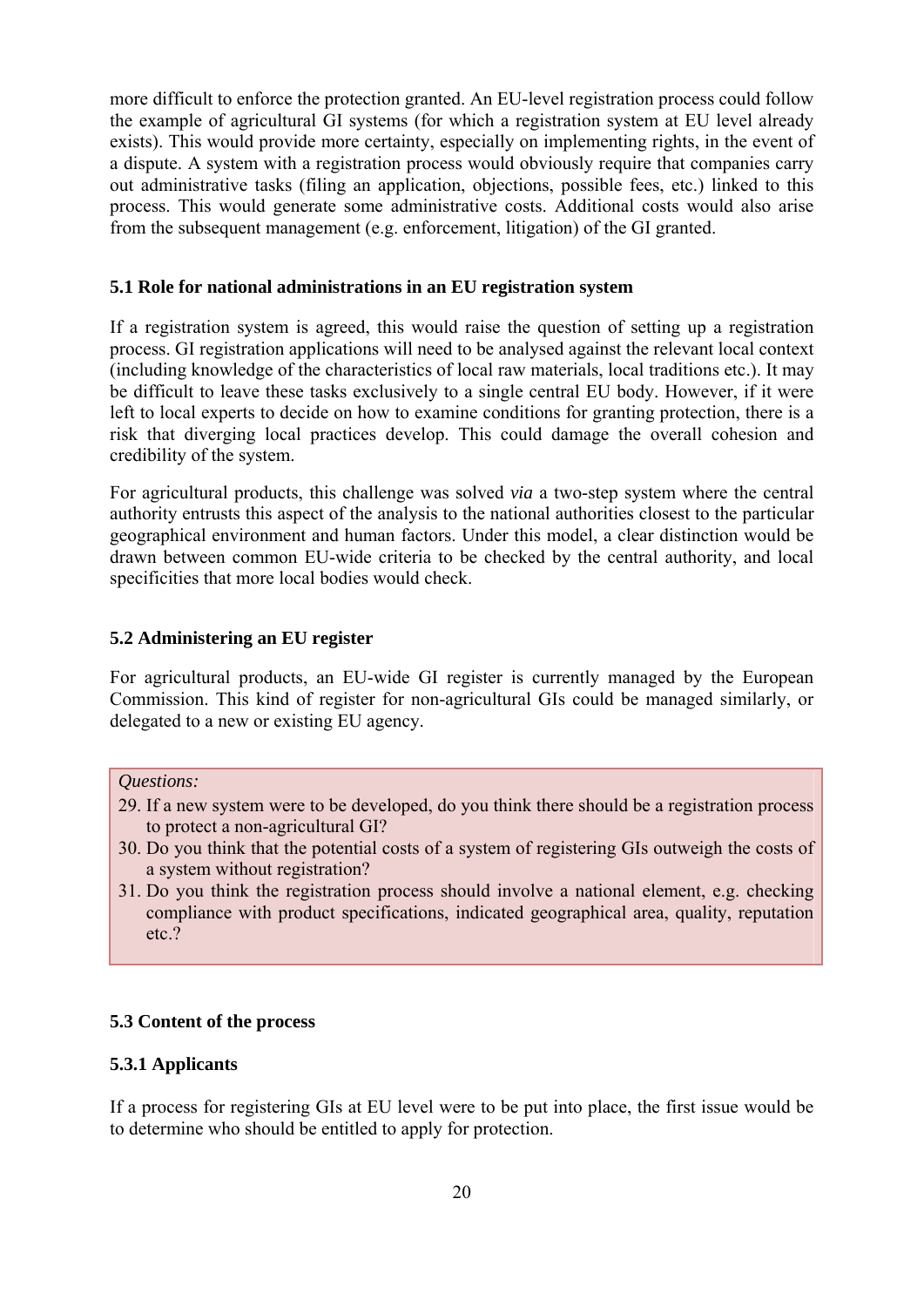In the current agricultural EU-level GI system, typically, a group of producers (or, exceptionally a single producer) may file applications to register a GI name relating to areas inside or outside the EU. There are no reasons that would justify a different approach for nonagricultural products.

However, the results of the Study highlight that in some Member States, chambers of commerce, local communities, state bodies or consumer associations are able to apply for GI protection.<sup>47</sup> Allowing consumer associations and state bodies to seek GI protection may strengthen the quality aspect of the product specifications. However, producers must remain directly involved in setting the rules which are going to be applied to their production process.<sup>48</sup>

### *Questions:*

- 32. If a new system is created, should producers and their associations be the only people allowed to apply to register non-agricultural GIs, or should other bodies be allowed to apply? If so, which ones?
- 33. Should individual producers be allowed to apply?

## <span id="page-20-0"></span>**5.3.2 Objecting to the registration of a GI**

For the credibility and legal certainty of a system, it would seem important to allow interested parties to object to the registration of a label as a GI. The objection process could first aim to ensure that the GI label meets the required conditions (for example, that it is not a generic name) and that the protection to be granted would not jeopardise pre-existing rights (e.g. homonymous GIs, trade marks). EU agricultural legislation currently allows objections from Member State or third-country authorities, or any natural or legal person with a legitimate interest who is established in a third country, or established or resident in a Member State other than that from which the GI application was submitted.<sup>49</sup>

# *Question:*

34. If a new system were to be created, would you agree that an objection process should be included and that it should be open to the same type of interested parties as under the agricultural GI rules?

#### <span id="page-20-1"></span>**5.3.3 Fees**

Around the world, there is typically a fee for registering trade marks and patents and, as reported in the Study, nine national authorities collect fees for registering GIs.<sup>50</sup> Fees can help to cover the costs of managing the registration of GIs, and they help limit registration requests to serious and solid business projects. On the other hand, fees may particularly discourage

 $47$  The Study, p. 302.

<sup>48</sup>*Ibid*, p. 303.

<sup>&</sup>lt;sup>49</sup>Article 51(1) of Regulation (EU) No 1151/2012 on quality schemes for agricultural products and foodstuffs.

<sup>50</sup>See Annex I to The Study.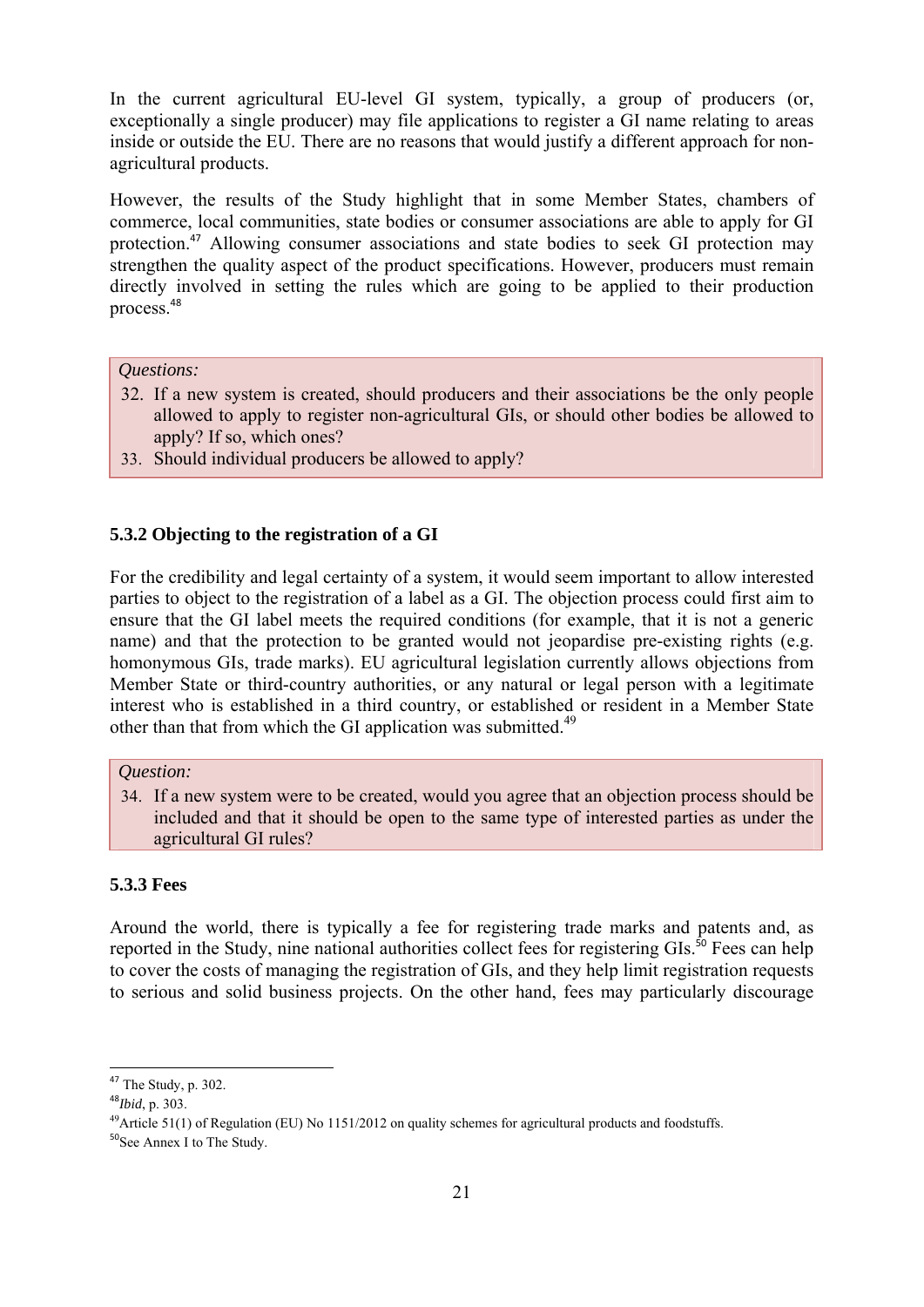small producer groups from using the system. Registering GIs at EU level in the agricultural sector is currently free of charge. $\overline{5}$ 

*Questions:* 

- 35. Should protecting non-agricultural GIs at EU level by registration require the payment of a fee?
- 36. What level of registration fee would you consider to be fair?

# <span id="page-21-0"></span>**6. Scope of protection**

# <span id="page-21-1"></span>**6.1 Level of protection granted**

To bring about the intended results, the legal protection granted must offer proper protection against a whole range of behaviours and practices that could be harmful for the GI holder and the consumer. However, such protection must not constitute an unjustified impediment to competition in the internal market.

The TRIPS agreement provides for two types of protection: a general scheme, setting minimum standards of protection for all types of products (Article 22) and a specific scheme, establishing a higher level of protection, for wines and spirits only (Article 23).

Article 22 TRIPS contains a general obligation for WTO members to provide protection against misleading use of a GI and against use that constitutes an act of unfair competition. The EU has already granted a much higher level of protection for agricultural GIs. As a result, it could be difficult to justify different treatment for non-agricultural products if we were to develop a new system. Doing so could also have a negative impact on the EU strategy to secure higher levels of protection for EU GIs in third countries.

Article 23 TRIPS, however, provides for a much higher level of protection, requiring WTO members to prevent any use of a GI to identify wines or spirits that do not originate in the place indicated by the GI, even if the true origin of the goods is also indicated or the GI is used in translation or accompanied by expressions such as 'kind', 'type', 'style', 'imitation'. Wine and spirits GIs have to be protected even if misuse would not cause the public to be misled.

Such increased protection would bring considerable benefits to non-agricultural GI producers. They would also benefit from protection being given to the name used in translation in all official EU languages or accompanied by expressions such as 'type' and 'kind'. However, the risk of disputes between producers would increase, as there might be conflict not only on the use of a GI name, but also relating to its use in translation and in certain expressions.

## *Questions:*

- 37. What scope of protection should be granted for non-agricultural GIs in the EU?
- 38. Should the protection granted to non-agricultural GIs match the safeguards already provided to agricultural GIs at EU level. If so, how closely?

 $51$  In the case of agricultural products and foodstuffs, the possibility is offered to Member States to charge a fee to cover their costs of managing the system at their level (Article 47 of Regulation (EU) No 1151/2012).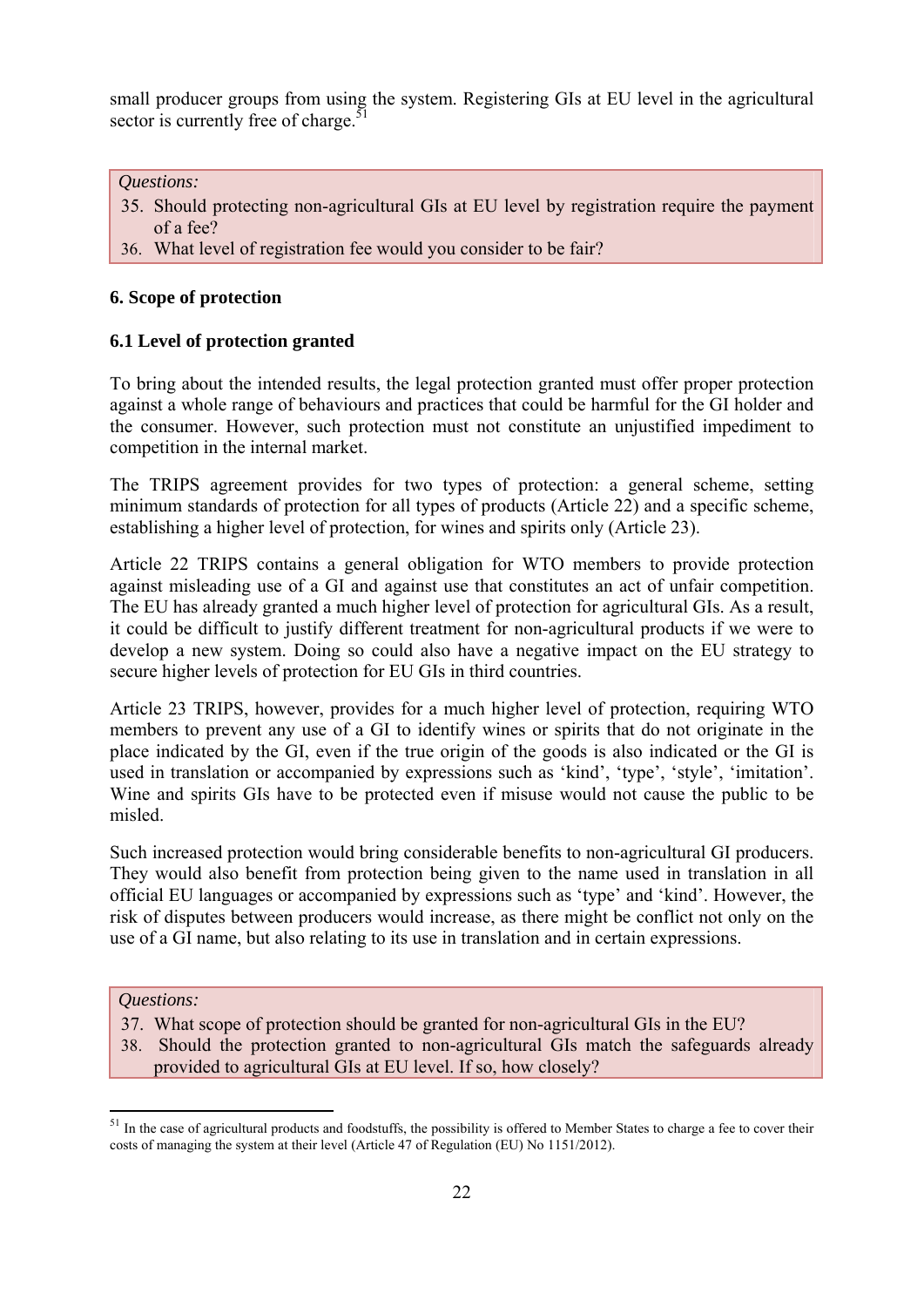### <span id="page-22-0"></span>**6.2 Monitoring and enforcing GI rights**

GIs are special intellectual property rights in their legal nature, i.e. they are not primarily individual private property but they belong to a whole community of producers who meet a predefined set of product specifications and have a link to a geographical location. They may also embody certain values which are vital for the entire community, for example local traditions and cultural heritage. For that reason, public authorities often support local GI producers in monitoring and enforcing their rights. The EU, for example, has established *ex officio* protection of agricultural GIs, where public authorities are responsible for putting in place a system to check compliance with the legal requirements and ensure the smooth functioning of the system. However, introducing a system like this for non-agricultural GIs would impose additional obligations and generate costs for public authorities.

#### *Question:*

39. Would you prefer a system to monitor and enforce non-agricultural GI rights that was exclusively private, public, or a combination of public and private? Please explain, taking into account, if possible, the effectiveness and costs of action to enforce rights.

### <span id="page-22-1"></span>**6.3 Duration of non-agricultural GI protection**

For some intellectual property rights s, e.g. patents and designs, maintaining a monopoly for a very long period would not be beneficial to society. As a result, their legal protection has a limited duration. This appears not to be the case for trade marks and GIs that protect certain names. A registered community trade mark, for example, is valid for ten years from the date the application was filed, and it can be renewed indefinitely for further periods of ten years. A unitary GI for agricultural products — the rationale of which is to preserve regional/local heritage, traditions and know-how — is protected indefinitely, with no renewal requirement. The majority of Member States which have established a *sui generis* system to protect GIs for non-agricultural products also provide for indefinite protection, without the need for renewals.

#### *Question:*

40. In your opinion, should GI protection for non-agricultural products be unlimited in duration, or limited with the possibility of renewal? If you suggest a limited duration, how long should this be?

#### <span id="page-22-3"></span><span id="page-22-2"></span>**7. After registration**

#### **7.1 Cancellation of the protection**

There might be circumstances in which the protection granted should end, even if the GI protection is granted for an indefinite period or if the prescribed time limit has not yet elapsed. This could be the case, as in the agricultural GI field, where products do not meet the conditions set out in the relevant specification or where no product is placed on the market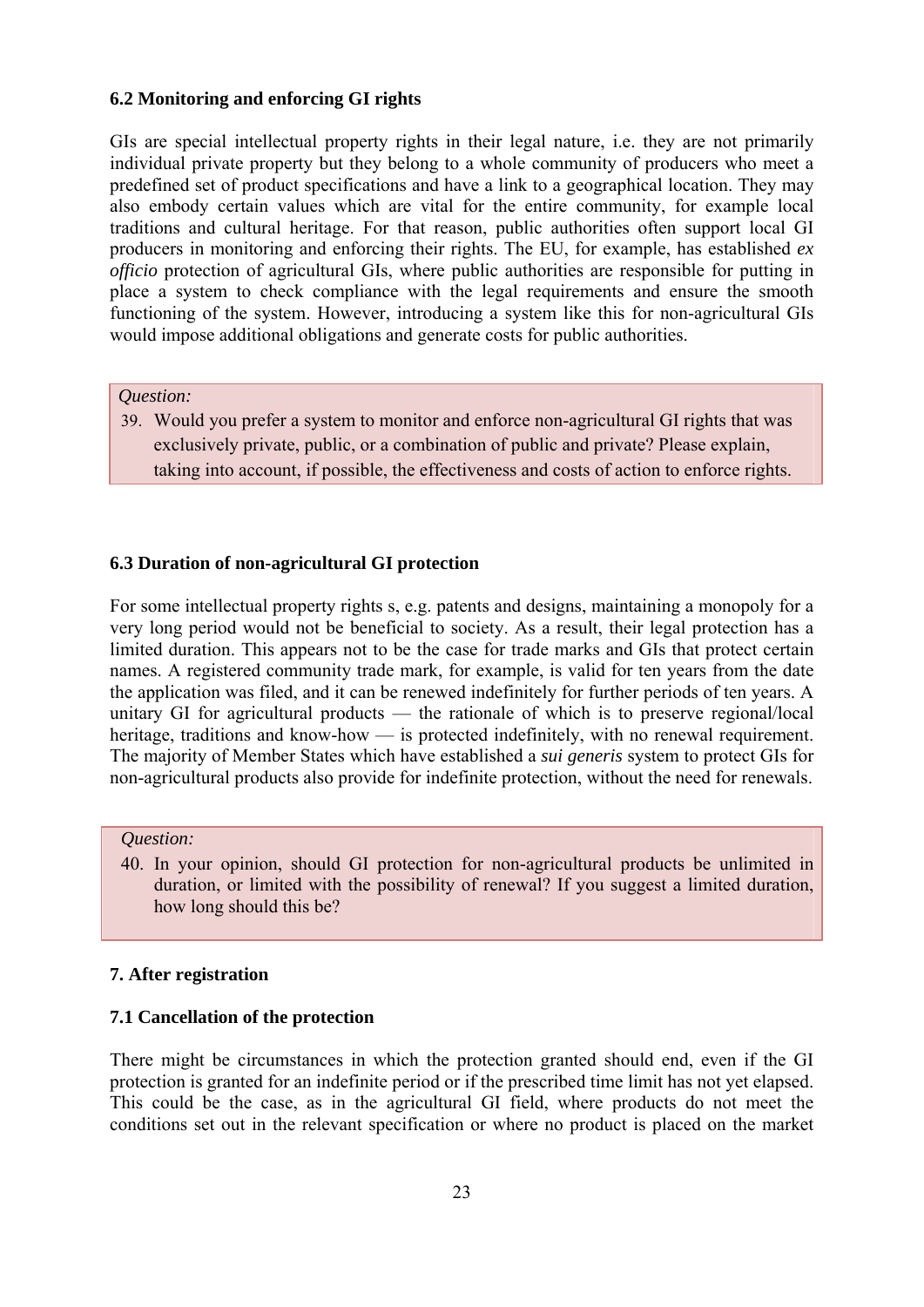under the GI for a significant period of time.<sup>52</sup> A cancellation process could be administered by the body in charge of registration, or alternatively directly by a court. This process would provide an additional layer of control, and would contribute to the overall credibility of the potential system. However, it might create uncertainty for rights holders and increase costs for the body responsible for the process.

## *Questions:*

- 41. Do you agree that there should be the possibility to cancel a GI after registration?
- 42. Who should be allowed to apply to cancel the GI?
- 43. If a new system were to be established, would you agree that a cancellation process should be introduced, with the same terms and conditions as for agricultural GIs?

# <span id="page-23-0"></span>**7.2 Potential conflicts between GIs and trade marks**

A clear relationship between a potential GI system for non-agricultural products and trade mark law would need to be defined, to avoid legal uncertainty and confusion in relation to conflicting names.

The general principle of intellectual property law, applicable to trade marks, designs, patents etc., is that, the prior right prevails (i.e. the 'first in time, first in right' principle). Applying this principle to the relationship between trade marks and non-agricultural GIs could help simplify the whole system.

The unitary GI system for agricultural products contains specific provisions on the relationship between GIs and trade marks. They are as follows:

a) a pre-existing trade mark's reputation may prevent a GI from being registered, if registering the GI may mislead consumers as to the true identity of the product;

b) any trade mark which does not fall into this situation and which has been applied for, registered or established by use in good faith before the date of application to register a GI at EU level should coexist with the registered GI;

c) registration of a GI should prevent registration of a trade mark which was applied for after the GI, if allowing this would conflict with the protection granted to the GI. In this case, national or European trade mark offices should refuse *ex officio* to register the trade mark.

To ensure clarity and consistency at EU level, it could be argued that the same rules should apply to the GI protection of non-agricultural products.

*Questions:* 

- 44. Do you think that GIs and trade marks should be subject to the pure '*first in time, first in right'* principle (i.e. the prior right always prevails)?
- 45. Should GIs prevail, in certain circumstances, over trade marks? Please explain.

<sup>52</sup> Article 54 of Regulation (EU) No 1151/2012.